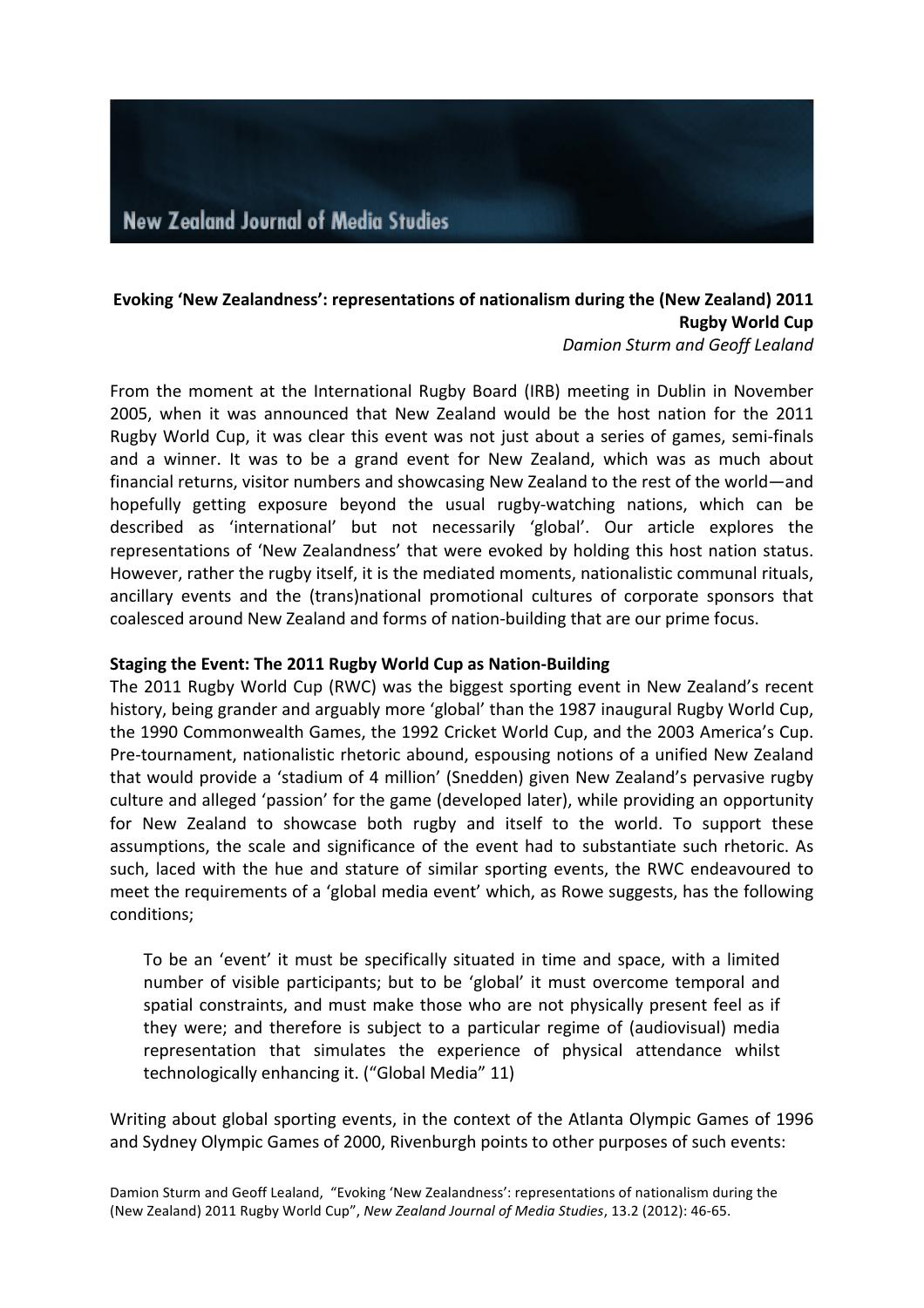Whether one calls them international events, mega-events, or global media events, hosting an Olympic Games is one of several strategies used by city and national governments for image enhancement on a global stage ... There are many reasons why cities and nations compete vigorously to host the Olympic Games. At the top of the list is to gain prestige and favourable world opinion.  $(5)$ 

It is highly unlikely that New Zealand will ever host the Olympic Games. The billions of dollars required for infrastructure, the lack of a population mass and the tyranny of distance precludes such a possibility. The RWC is as close as we have come to an Olympic 'megaevent', and quite possibly as close as we will ever come. Certainly, part of the New Zealand government and the New Zealand Rugby Union's (NZRU) joint agenda was to harness 'prestige', and the anxieties about on-time preparation, entertainment options, crowd control and ticket sales which accompanied the build-up was an echo of the same pre-event uncertainties other, bigger events have gone through.

Rivenburgh also suggests that "the ability to stage a logistically complex international event is seen as a symbol of modernity" (5), as was the case for Mexico City in 1968, Seoul in 1988 and Beijing in 2008, in respect of the Olympics. For New Zealand, which has long been regarded as an advanced Western economy, the staging of the RWC had more to do with the country and its citizens.

This was about projecting forms of Bourdieu's symbolic and cultural capital (*Distinction*, "The Forms"); the display of an advanced modernist nation capable of hosting major events, the reification of an imagined collective identity forged around the 'national game' and an ability to infuse an international tournament with the vitality, prestige and aura of a major global (media) spectacle (Kellner, Rowe "Global Media", Sport, Culture, Whannel). Or, to use a rather hackneyed expression, to demonstrate that New Zealand could once again 'punch above their weight' in the international arena while further endorsing the alleged 'can-do' country attitude. Such expressions were perpetuations of nation-building stereotypes derived from war (New Zealand's 'fighting spirit') and encapsulated within the supposed 'kiwi ingenuity' or resourcefulness of the mythical 'kiwi bloke' (Phillips, Keith Sinclair) which will be returned to later. More recently, the activities of film-maker Peter Jackson and Weta Workshops had, to some degree, further reified such nationalistic myths on a global scale, while highlighting New Zealand as a low-cost and compliant centre for global film production. Therefore through obtaining and hosting the RWC, and coupled with the declaration by the global broadcaster CNN that New Zealand was "number two of the top nine destinations for 2011" for international travellers ("New Zealand"), the stage was set for building a market for the event, particularly through the strategic projection and mobilisation of 'the nation'.

With assumptions and assertions of globalisation shaping contemporary cultures, the role of nation-states, and particularly notions of national identity under the sway of globalisation, become problematic. Globalisation itself reflects the altering relationship between the local and global, an interrelationship that exposes contradictions between a perhaps *mythical* shared sense of national identity, on the one hand, and a more fluid notion of global citizenship and connectedness, on the other (Bauman, Maguire, Urry). Nevertheless, as Robins reminds us, "in different locations, different contexts, different circumstances, the nature and configuration of the globalization process will vary" (23). Within the specificity of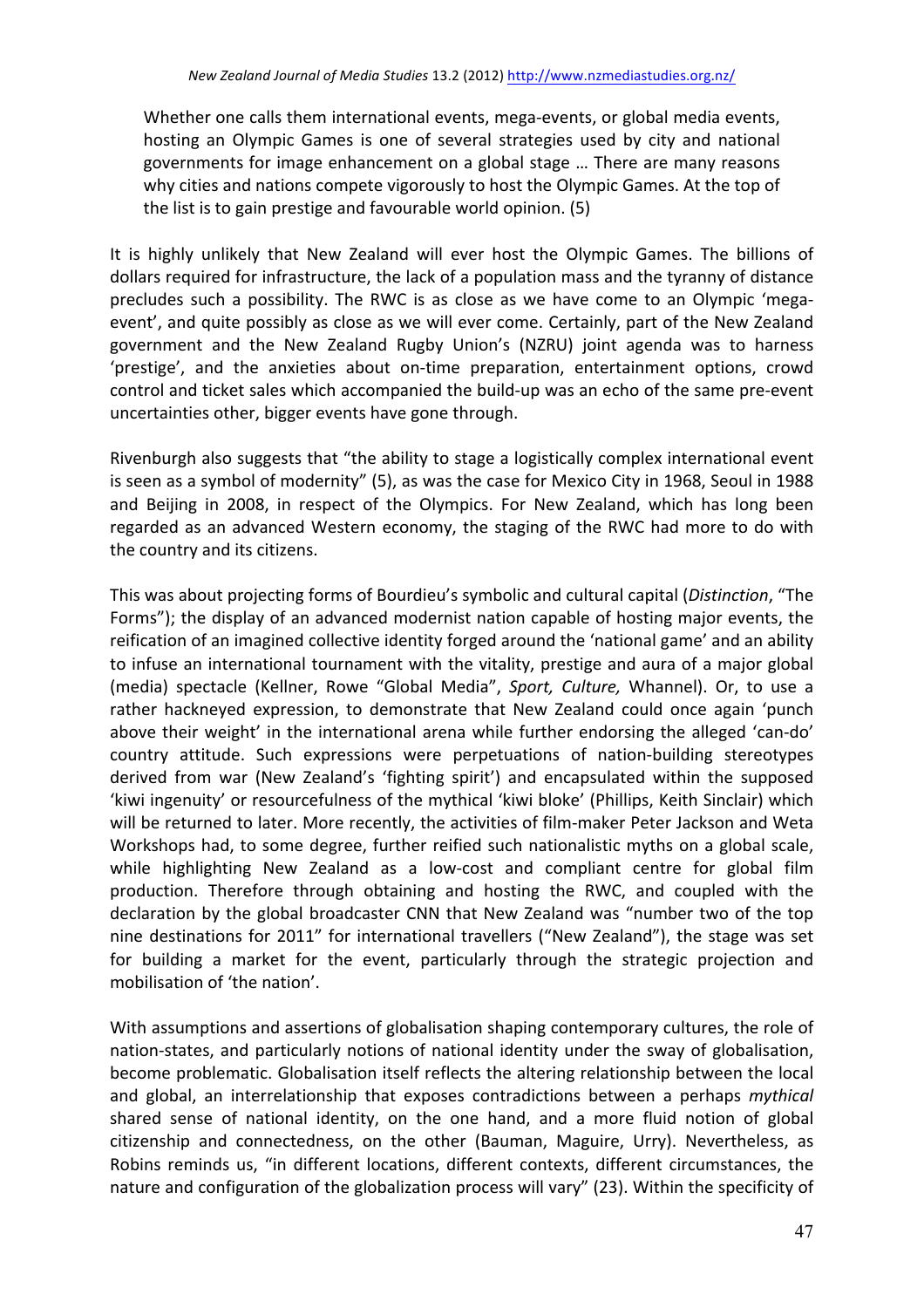New Zealand as the global-local nexus, rugby and hosting a global event underpinned the repetitive evocations of the nation, national identity and a sense of 'New Zealandness'.

## **Nationalism**

Not merely a fixed and static entity tied to political, geographical and economic structures, understanding the nation as constituted in and through "a cultural formation, a feeling of belonging, and a shared heritage" (Hardt and Negri 336) offers insights into the social and cultural expressions that seemingly emanate from within the locale. Viewing the nationstate and associated forms of identification through symbolic, affective and evocative lenses reveals the layers of (re)construction, (re)invention and (re)appropriation that forge, (re)affirm and cement nationalistic allegiances and forms of collectivity. Silk, Andrews and Cole argue that the nation is steeped in "an historical veneer of tradition and mythology" (17). These myths, themselves (re)invented, (re)shaped and (re)asserted, convey a historical representation of the nation (Barthes) and, as part of the nation-building process, attempt to reflect and reproduce the 'idealised' characteristics, symbols, traditions and cohesion on which to articulate a 'shared' sense of nationhood. As Whannel suggests, "the word 'mythology' is apt in denoting a process of constructing national narratives, - stories that organise, explain and clarify the ways in which people can live their relation to a broader collectivity" (171). More broadly, myths coalesce with national traditions and their associated rituals to (re)confirm and (re)produce salient elements of a nation's past in a seemingly timeless and cyclical fashion (notwithstanding contestations, discrepancies and resistance to these national narratives).

The power of contemporary media and technologies further shape, filter and disseminate these interrelated nationalistic discourses. As such, collectivity is itself collectively garnered and made to reflect what Anderson refers to as 'imagined communities', whereby these myths, images, discourses and narratives reconfirm a 'shared' sense of national identity and unity. However, Billig also counters that banal nationalism is an inconspicuous occurrence underpinning contemporary culture, with nationalism needing to be flagged, most prominently during communal rituals, to hail and evoke nationalistic sentiments once more.

So with reference to New Zealand as a nation, connections are made to a particular geographical location in the south Pacific (Keith Sinclair), a vista of 'natural' landscapes (Bell) and an array of symbolic imagery to literally reflect this situatedness and to 'flag' a sense of nationhood (Fox, Mulholland). What becomes pronounced are the individuated evocations of the nation that create an overarching, collective sense of New Zealand as allegedly unique or 'exceptional'; the 'native' kiwi, flora, and fauna, the discursive construction of an assumed clean, green, ecological 'utopia' and the mystique that accompanies the occasional embracing of Maori culture (Bell, Keith Sinclair, Perry "Close Encounters"). While these are salient signifiers of the nation, New Zealand's nation-building has predominantly and explicitly been a masculine domain. Hence, an historical pioneer/colonial national identity was deemed to have 'tamed' the settler lands (Keith Sinclair), been forged on the battlefields (the Anzacs at Gallipoli), and to have been continually tested through rugby successes (Phillips, Palenski). Until the mid-20<sup>th</sup> century, the 'kiwi bloke' was emblematic of a form of nationhood; purportedly rural, resourceful and modest (if not uncouth), who stereotypically gravitated towards an interest in 'rugby, racing and beer consumption' (Phillips). Law, Campbell and Schick caution that "there is no equivalent feminine myth" (14),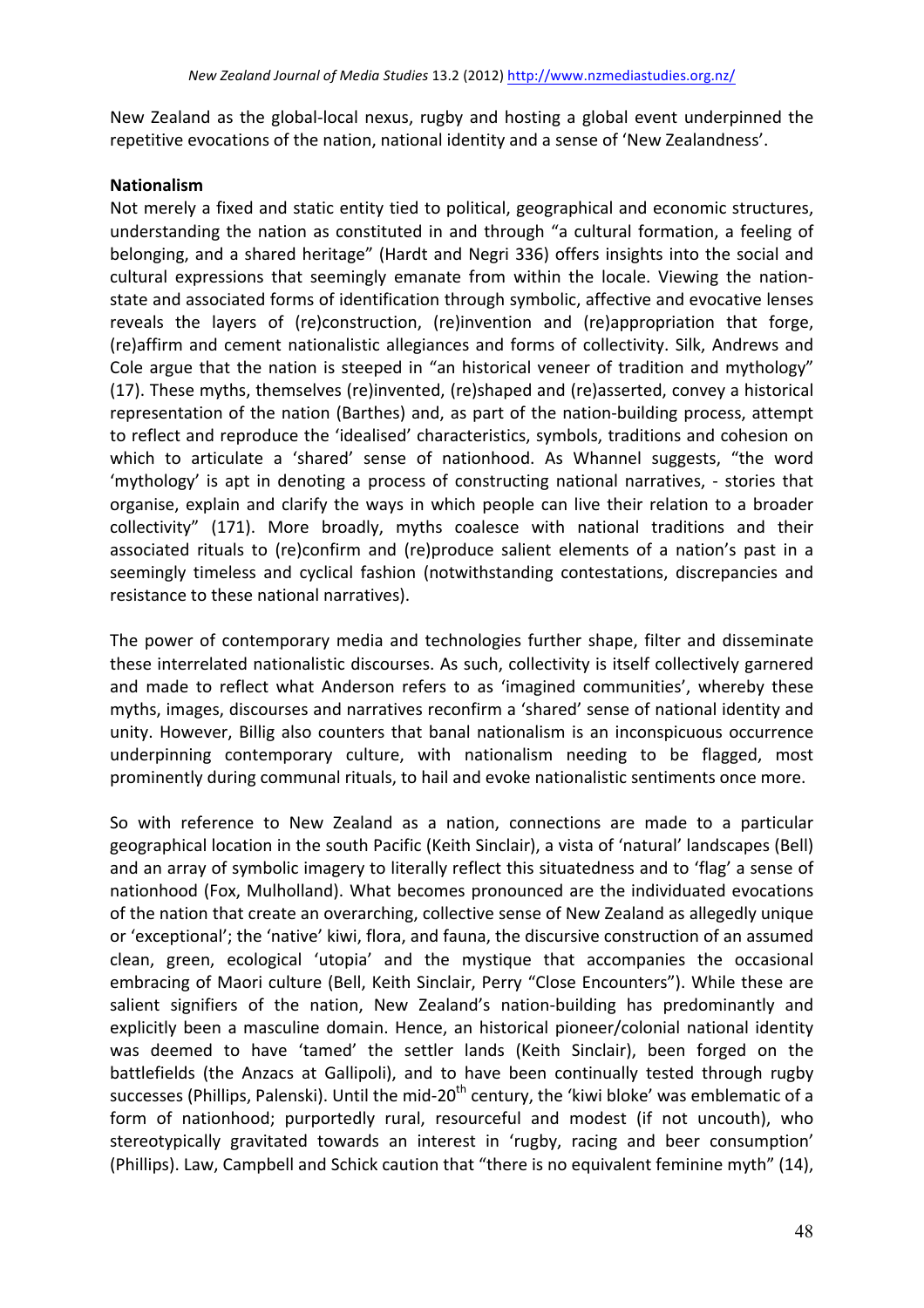with women excluded from such nation-building processes, while only Maori 'comrades' in war or rugby were aligned with the 'kiwi bloke' (Phillips).

Over the last 30 years, the 'kiwi bloke' myth has eroded and unravelled via post-colonial contestations to gendered and racial divisions (Law, Campbell and Dolan). However, these broader 'patriotic' representations continue to play out in contemporary mediations. For example, nationalistic myths and symbolic associations through idyllic landscapes, rural locations, Maori culture and constructions of 'a' New Zealand masculinity remain prevalent; across advertising (Speight's beer or 'Kiwi' Bank), via television (the rural in *Heartland* and *Country Calendar*) and in filmic depictions (the landscapes of the *Lord of the Rings*, or the differing representations of Maori, culture and the land in *Once were Warriors*, *Whale Rider* and *Boy*), (see Bell, Campbell, Law and Honeyfield, Conrich, Conrich and Woods, Fox, Hill, Jackson, Gee, and Scherer, Perry *Dominion*, Smith and Mercier). Nevertheless, these aspects often become clichéd and banal to an extent, requiring specific 'nationalistic' events, such as New Zealand hosting the 2011 RWC, to flag the nation and corral forms of nationalistic allegiance, identification and support.

# **Nationalism and Sport**

Many authors have pointed to the salience of sporting contestations between nations for, for example, forging nationalistic identities and reifying assumptions of the nation (Rowe "Sport and the Repudiation", Silk, Andrews and Cole, Whannel); constructing emotive nationalistic feelings through invented sporting traditions (Hobsbawm); and sport's collective agential power for the "massing of peoples through sporting interest to identify and unite them" (Turner 91). Moreover, linking nationalism to a literal sporting analogy, Hobsbawm infers that, "the imagined community of millions seems more real as a team of eleven named people. The individual, even the one who only cheers, becomes a symbol of his nation himself" (143). Adjusting this team to fifteen named players, we can extrapolate that the role of rugby within New Zealand's national and cultural identity is well established, if not increasingly being challenged.

# *New Zealand: A Rugby Nation (?)*

Offering an overview of these nationalistic renditions, Scherer and Jackson note that,

Rugby's place within New Zealand popular culture has been described and characterized using all the usual clichés: a national obsession, a fundamental part of the nation's character and values, the raw material of the social fabric of society, and a national religion. (*Globalization* 5)

Already perceived as a 'sporting nation', much of rugby's nationalistic discursive ties have emerged through interpretations of rugby as a mechanism for social integration and inclusiveness via an egalitarian structure (Fougere), as well as assumptions of historically unifying and civilising New Zealand masculinities (Phillips). Tours by New Zealand rugby teams in 1889 and, especially the celebrated 1905 and 1924 successes in Great Britain, have also played a significant role in nation-building. These tours served to galvanise the 'emerging' nation around such accomplishments and the championing of an alleged definable colonial spirit, while subsequent tours have perpetuated past and present mythologies pertaining to New Zealand's character and masculinity (Daley, Ryan *Forerunners, Tackling*).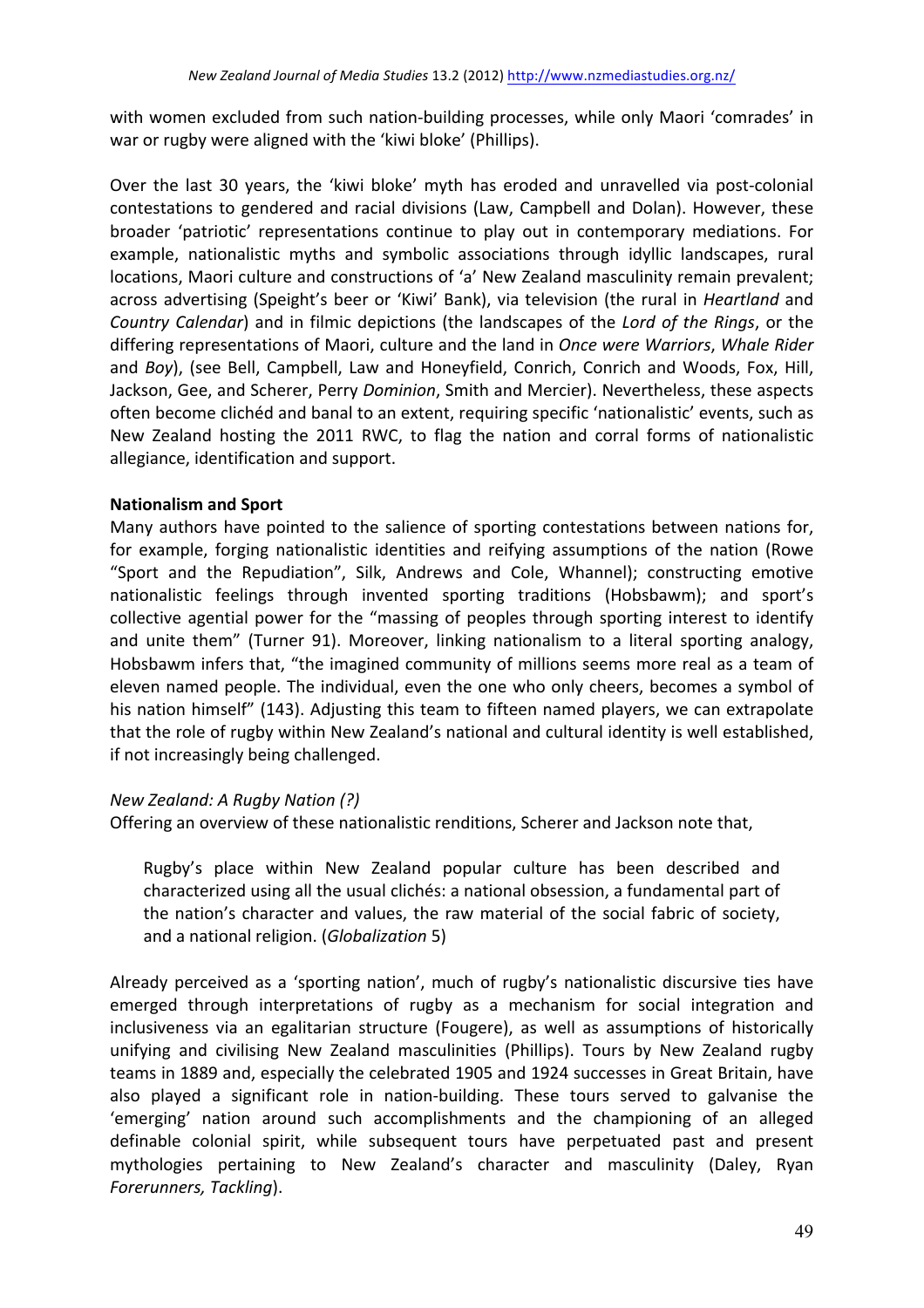Nevertheless, rugby's centrality and nation-defining position has gradually eroded within the national psyche since the 1980s. The social and political unrest of the 1981 Springboks Tour was especially divisive, with many questioning rugby's hegemonic role in relation to an abhorrent Apartheid political context. The wounds of 1981 may have healed, but rugby's national and cultural saturation have continued to be challenged. Criticisms have been levelled at the gendered and 'hard' hegemonic forms of masculinity rugby promulgates (Pringle "Competing", *Doing;* Pringle and Markula), reinforced by falling participation rates in junior and senior grassroots rugby which, in turn, fail to reflect its 'national' status. A prolonged rugby season (February-November) has witnessed a decline in televisual and spectator figures, while All Blacks tests no longer necessarily sell out grounds (Scherer and Jackson *Globalization*). Additionally, broader disinterest and/or despair at excessive mediated rugby coverage, coupled with the hyperbolic expectations and then resultant 'nationalistic mourning' that accompanies continual failures at the RWC may have also impacted on national allegiances.

Perhaps most telling has been the overt commercialisation of rugby, the All Blacks and nationalism over the past 25 years. With reference to the commencement of Lion Nathan's Steinlager beer sponsorship in 1986, Perry asserts that, "if All Black rugby was to be made over (once again) to represent the nation, it would have to be made over. Only now, 'representing a nation' was to be subordinated to 'building a market'" ("Boots, Boats" 295). Marking the shift to professionalism, such trends escalated via the intrusive forms of global marketing and commodification that took place when the transnational conglomerate Adidas become the main All Blacks sponsor in 1997. As such, it can be argued that a national audience was becoming increasingly wary of these (transnational) corporations and (global) forces circulating around the national team. Indeed, Scherer and Jackson infer that during the 2000s, a rugby public increasingly sensed that the All Blacks were being transformed into a series of branded commodities (the 'All Blacks' literally as a brand), were being entangled in the banal rhetoric of global capital ('market synergies') and that there was an increasing disconnect emerging between the players, national team and 'ordinary' New Zealanders (*Globalization*). These forms of 'corporate nationalism', wherein transnational corporations utilise promotional cultures and forms of global capital to (re)shape and (re)construct nationalistic allegiances and identities (Silk, Andrews and Cole), will be returned to in due course through specific examinations of Steinlager and Adidas.

Nevertheless, by exploring the interrelationship between sport and nationalism it is clear that, in the New Zealand context, rugby's traditional and mythical status as the 'national' game has been a complex, contradictory and increasingly vexed process to sustain or retain. What becomes remarkable with the 2011 RWC was how the tournament vividly (re)captured the illusory galvanising nationalistic properties of rugby; hailing and evoking these aspects through associated political, commercial and mediated discourses. Despite the eroding of rugby's centralising claims to nation-building, the host nation status and national team seemingly rekindled and revitalised forms of national allegiance, collectivity and unification. The socio-cultural exchanges, displays and ancillary events reified these sentiments around and through rugby during the 2011 RWC.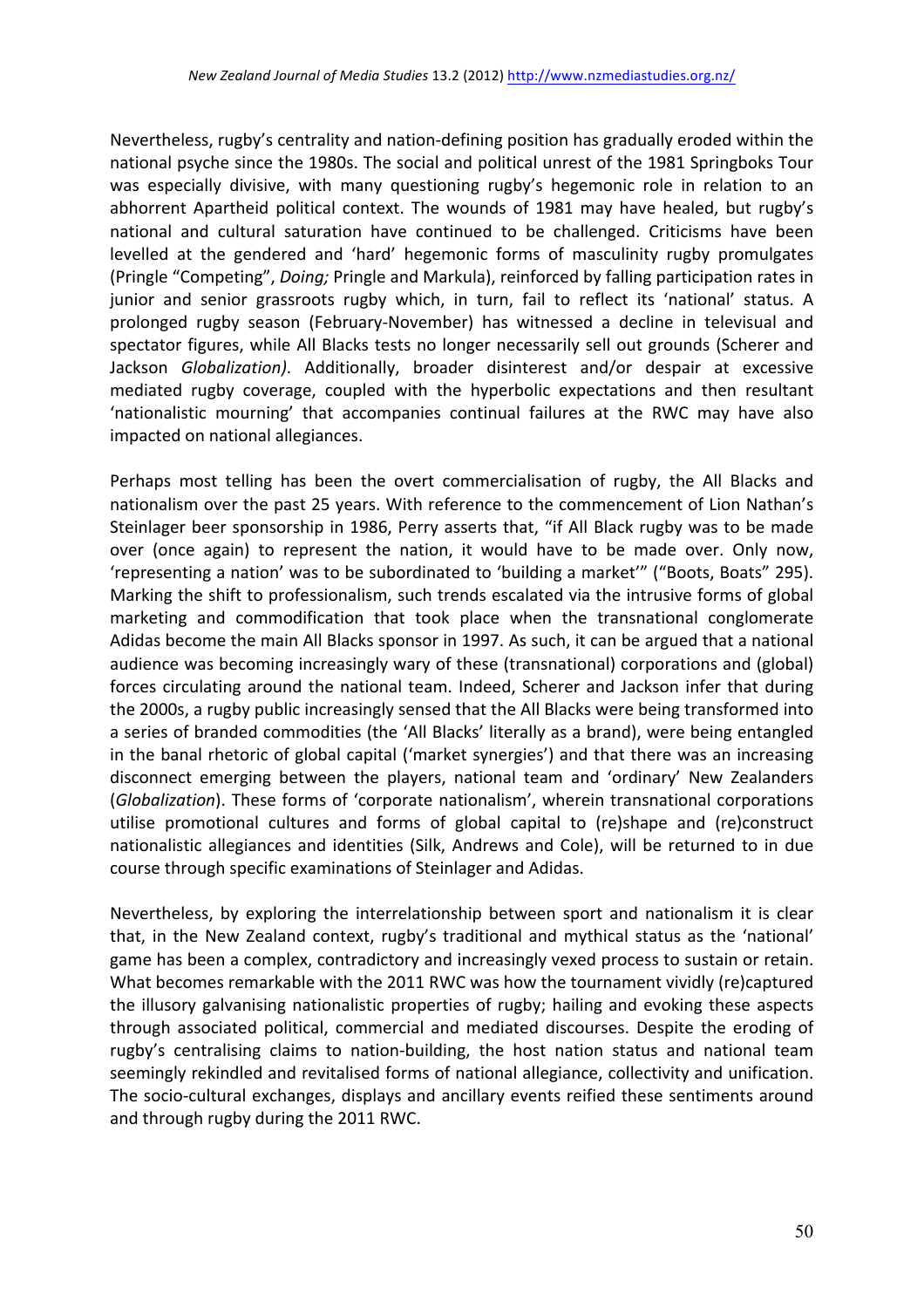## **Media Coverage (and Saturation)**

Written prior to the event, Fahy intimated the levels of mediated (and cultural) penetration that the RWC would precipitate, noting,

Put yourself in the shoes of a rugby hater for a moment. Almost everywhere you turn you are bombarded with earnest, emotional ads from sponsors of the All Blacks or the Rugby World Cup talking about the long-awaited victory, national pride, unwavering support and inner belief, while the 'cluster ruck' of domestic broadcasters (Sky, Rugby Channel, TV3, TV One and Maori TV) screening, repeating and analysing the Big Rugby Event means it will probably be quite difficult to escape the tournament when it kicks off.

Fahy's predictions would prove to be prophetic for it is not an understatement to suggest that, for the six week duration of the RWC tournament, rugby was at the forefront of national media coverage, political rhetoric and, allegedly, the everyday social realities of most New Zealanders. In terms of media coverage all 48 games were broadcast live on Sky (pay) Television, while three other free-to-air stations also screened the matches (Maori Television also had all 48, including 16 live; TV3 and TV One had seven live each and highlights packages). Even outside of the matches, the RWC was a heavily mediated event with rugby dominating national and local news coverage across various platforms (television, radio, print and online), while often being fore-grounded as the day's headline story (especially All Blacks news or local press coverage for provincial pool games). Moreover, the celebratory post-RWC All Blacks Parade in Auckland was screened live on both TV One and TV3, a rare disruption to the 'normal' afternoon schedule usually reserved for more 'calamitous' occasions, such as the 9/11 Twin Tower attacks of 2001 or the recent Christchurch earthquakes in February 2011. It is not an understatement to assert that, publicly and privately, rugby permeated daily conversations and dominated all kinds of discourse with, for example, a litany of rugby related (and nationalistically inflicted) anecdotes, experiences, images, aspirations and proclamations manifest in mainstream media coverage, blogs and social network sites.

These levels of media saturation and claims on nation-building draw comparisons to Bell's discussion of the America's Cup vachting coverage and parades in New Zealand in 1995. For Bell, "the strongest place in public representations of New Zealand way of life is claimed by the events, celebrations, lifestyle and material consumption of the more advantaged group" (12) while having a significant influence on, and access to, constructing national imagery. From this viewpoint, the RWC can be seen as operating on behalf of and shaped by the interests of a powerful few: the New Zealand Government who had poured millions into the RWC to mobilise a 'market' for nationalism and to 'brand' New Zealand via the global event; the IRB who endorsed its (inter)national appeal for global audiences to increase their revenue streams; the sponsorship of transnational corporations who often espoused 'nationalistic' sentiments as a form of self-promotion (see later discussion of promotional cultures); and the NZRU carefully managing the national team with a view to expanding the reach of the All Blacks 'brand'. Of course, such an event was further enacting power relations by reclaiming and reasserting the hegemonic dominance of rugby on the national psyche, as well as reconstructing and reaffirming a version of the nation to itself, even if only for the duration of the tournament.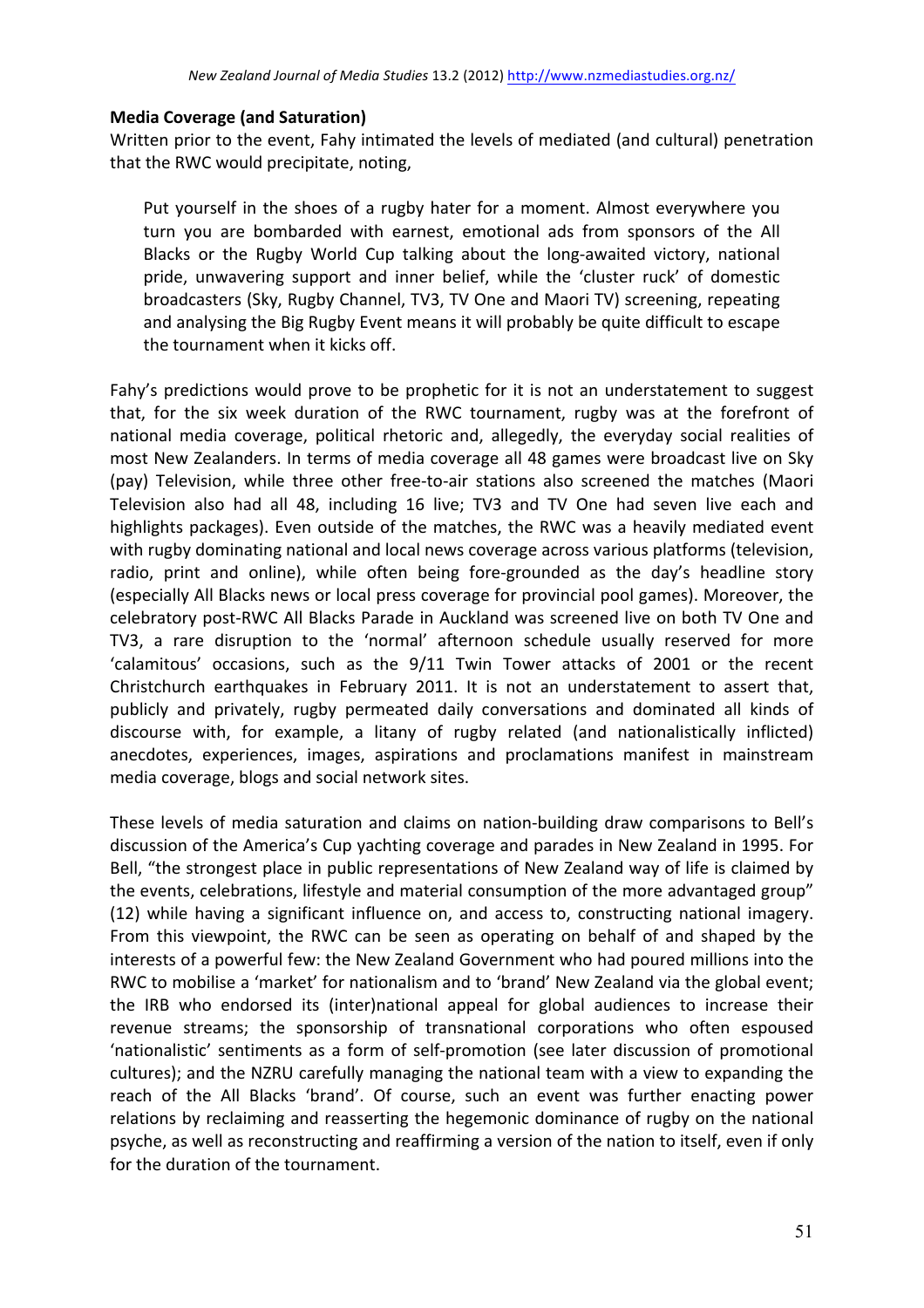Through this mediated coverage, New Zealanders were hailed as nationalistic subjectcitizens and interpellated into a range of public and private practices (Althusser) during the tournament being, for example, expected to watch New Zealand play, 'care' about the result and read/view the contest through a nationalistic lens while concurrently expressing a binary sense of communal solidarity as well as difference from the opposition. In this regard, 'New Zealanders' were being corralled to actively care for their nation and national team, as well as to socially engage in communal rituals that demonstrated this affective nationalsubject relationship through collective gatherings, spectatorship and involvement in RWC themed events (official, vernacular or via the imagined communities of national and/or global mediations). A *Dominion Post* editorial reveals the degrees of nationalistic hailing and subjective interpellation that were already at play for the RWC one week prior to its opening. Entitled 'we all have a role in World Cup success', the newspaper reminds the inferred 'we' (the assumed New Zealand reader) that "there is no overstating the importance to New Zealand of hosting this event. It is a once-in-a-lifetime opportunity to showcase ourselves to the world like never before" ("Editorial: We All"). The editorial then goes on to evoke a sense of what it means to be a 'kiwi' (see Cummings also), while corralling its assumed nationalistic subject-citizens to adopt an expected standard of behaviour for RWC success.

It is important, then, that all New Zealanders ensure those who come here, and those that watch from around the world, get a truly Kiwi experience. Whether the All Blacks are successful depends on the performance of the 30 players who now carry a nation's hopes on their shoulders. Whether the World Cup is successful depends on how the stadium of 4 million acts as hosts. ("Editorial: We All")

## **Communal Rituals: 'Black Outs', Collectivity and Contestation**

As hosts the nation did perform for, in a commercial and very public sense, the country was awash with 'black out' campaigns. Aside from media directives (illustrated above), numerous (trans)national corporations and companies also implored the display, use or significance of black inspired themes to support the national team. Many 'local' companies, such as PaknSave, Bluebird, Meridian Energy or All Black (trans)national sponsors' Air New Zealand, Rexona, Powerade and Weetbix produced 'black' products or marketing campaigns. Enamoured by the All Blacks official catch-cry for fans to 'stand in black' during the RWC, black motifs were prevalent in everyday encounters and omnipresent in locations around New Zealand through a range of elaborate to 'excessive' displays. In fact, rather than the conventional combination of the Southern Cross and Union Jack, 'All Blacks' flags often in combination with an emblematic Silver fern were everywhere; in street and shop displays, fluttering in the porches and windows of homes, attached to car windows, and draped over farm buildings. Although tinged with nostalgically exaggerated overtures, Roughan's observations capture the pervasiveness of these nationalistic displays:

In towns, the banners (of) all participating countries adorned shops, streets and offices, and every second car was flying a little blag flag and silver fern. Out in the country, farmers made shrines in their front paddock, flying the black flag and fern and putting up signs with the nation's united exhortation: "Go All Blacks". Foreign rugby fans travelling the country in campervans met a nation that knew their game, a stadium of four million.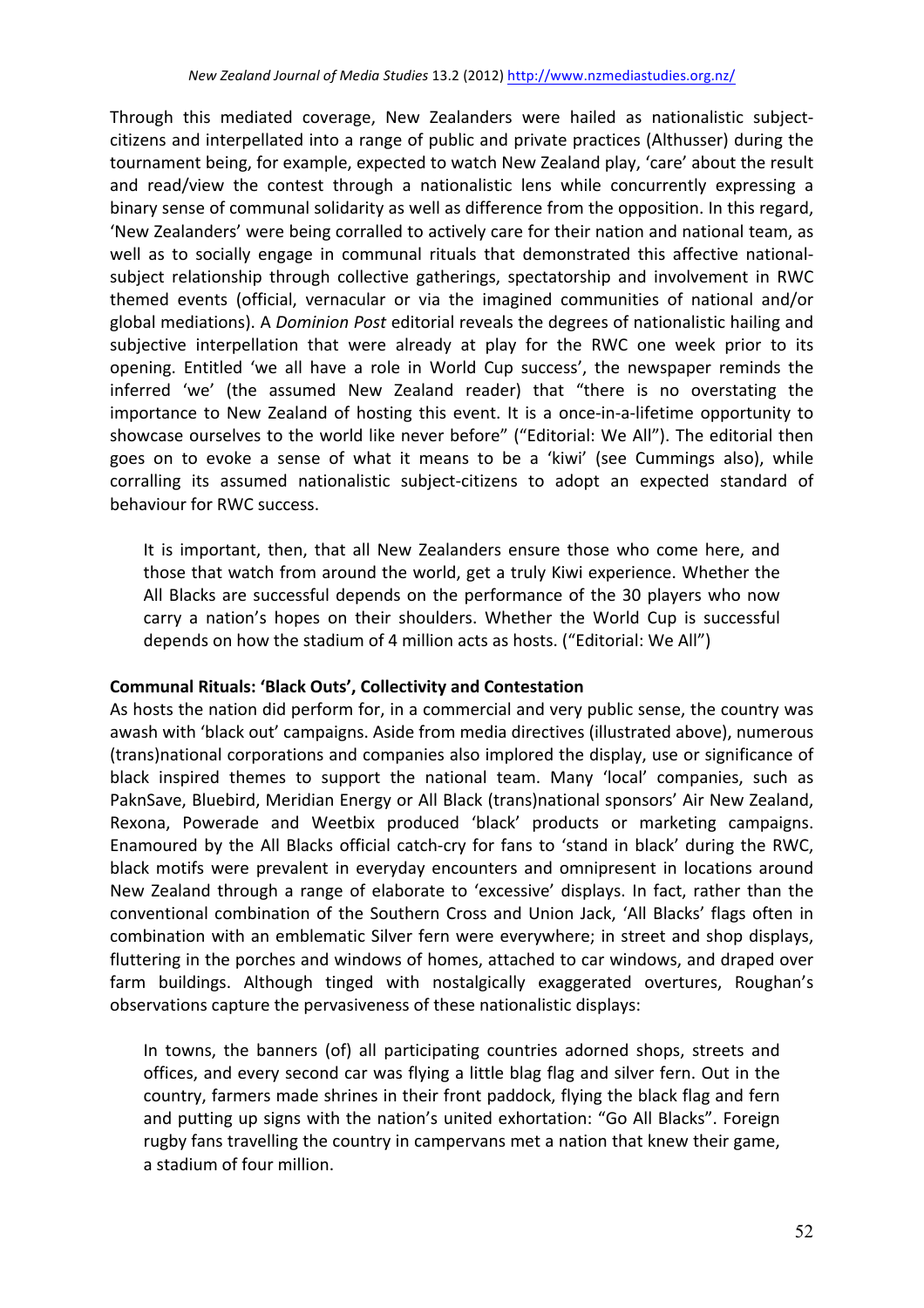This mobilising of a collective sense of New Zealandness via the 'stadium of four million' slogan would persist in other forms, with the brandishing and abundance of black merchandise, paraphernalia and adornments pervasive as a populist display. For example, the presence of 'party zones' as designated public spaces for screenings of rugby (such as bars, city centres, parks, event venues and cinemas) was pronounced across the regions. Carroll indicates that various party zones, many of which were also established as nonalcoholic family zones, were far and wide in their provincial scope and drew in large community numbers. Additionally, the post-RWC celebratory parades were notable for their large attendance numbers and for the visual 'sea of black' that surrounded these All Black celebrations, with crowd estimations of 200,000 in Auckland, 50,000 in Christchurch and 100,000 in Wellington (Duff, "100,000 Fans").

While the RWC may have reflected what Bell suggests is an overt celebration of 'kiwi men and kiwi manhood', she notes that such events also "fosters social rituals; friends get together to watch races and matches, and talk about it with others later. It provides experiences in common for a large group of people, reinforcing shared values. It works as an arena of representation of nation and nationhood" (Bell 16). Although clearly hailed and interpellated as subjects, and commercialised as a process, the individuated displays to collective outpourings created their own communal and nationalistic spectacle throughout the tournament. In their own way, such individuated and collective spectacles added to the rhetorical, imagined and symbolic forms of nation-building being mobilised at the time.

These expressions of nationalism, as well as forms of nationalistic subjectification also flag an array of conflicts and paradoxes, as well as inclusionary and exclusionary practices. Whannel notes,

The representations of sport reproduce national stereotypes of others, whilst celebratory, patriotic and often xenophobic ideas of who 'we' are. This is complex, because some are or feel or choose to be excluded; some are internationalist by inclination or multinational by background; localist and regionalist sympathies divide nations; and national identities are always constructed from a complex combination of elements. (170)

Not surprisingly, therefore, oppositional viewpoints also surfaced, with some individuals rejecting their interpellated national subject positions to express their dissent, disinterest or disdain for rugby (such as the 'Sick of RWC' Facebook page with 468 members; albeit dwarfed by the official RWC page's 1.7 million members), and the associated commercialisation, costs and disruptions associated with the tournament (McAllister).

Two other oppositional expressions were more noticeable in the public sphere. The first was essentially a piece of marketing artifice, with MediaWorks' FOUR television channel identifying itself as 'The Home of Not Rugby' prior to and during the tournament. An attempt to offer a point of difference that "references the overkill" (Fahy), this was marketing chicanery rather than an anti-rugby stance, especially given MediaWorks' heavy promotion and coverage of rugby via TV3 and across its radio stations and online sites. The second example served to highlight the hegemonic relationships enshrined within both the appropriation of and the appropriate forms for legitimising, financing, promulgating and politicising nationalistic sporting allegiances. The 'New Zealand' Warriors, represented via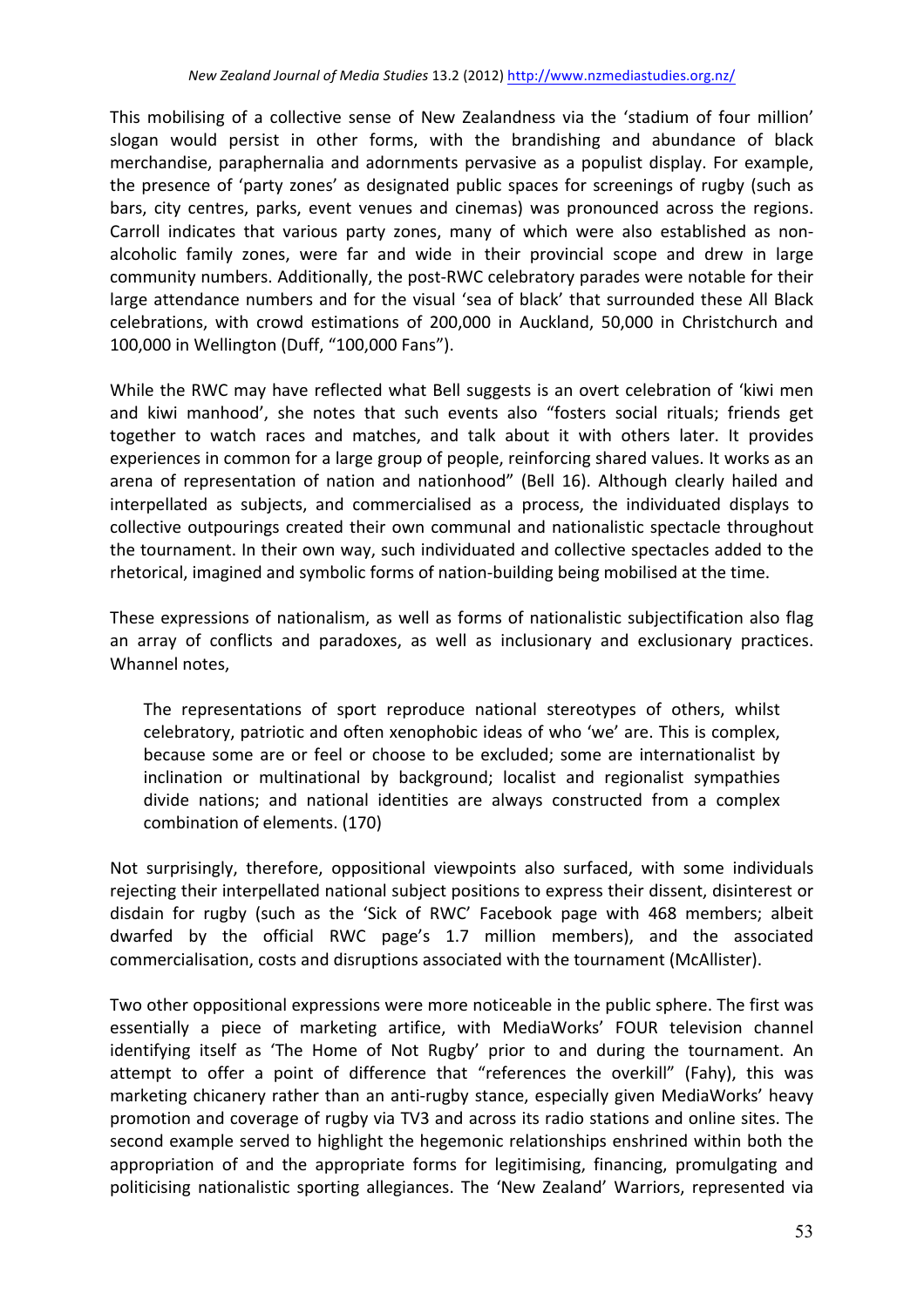the media as a pseudo-national team (despite an All Blacks equivalent in the 'Kiwis'), generated widespread 'local' interest during the RWC for making the Australian National Rugby League Grand Final. Nevertheless, neither the NZRU nor Government were willing to accommodate fan requests for similar RWC or All Blacks inspired events and paraphernalia for the Warriors. Not wishing to dilute from their strategic 'brand' for nation-building, the encroachment of the rival code and pseudo-national league team was marginalised to categorically reassert rugby's established hegemonic position for evoking New Zealandness during the prestigious and expensive 'home' RWC. In general, it is also fair to assert that other oppositional and dissenting occurrences were in the minority or marginalised.

Additionally, while forms of New Zealand parochialism would surface through localities brandishing 'their' regional RWC experience when hosting games and billeting selected international teams (Cummings, "Editorial: A Day", "Editorial: Thumbs"), there was an overarching, if not somewhat nostalgic, embracing of collectivism that allegedly enveloped and aligned New Zealand's regions. For example discussing the Romania versus Georgia pool game played in Palmerston North (a game of seemingly little significance or capable of drawing much interest), Rasmussen observes that, more broadly, "the response from provincial New Zealand has been one of the real surprises of the whole tournament so far". He considered such displays as "a great show of patriotism on the part of New Zealanders, who for a couple of hours adopted the two teams and cheered them on to make them feel welcome and to put on a good show on behalf of the country" (Rasmussen). Similar sentiments were echoed elsewhere, imbuing host centres with intrinsic nationalistic qualities for an imagined symbolic, geographic and cultural collective coalescing around rugby, being a 'kiwi' and the mythic 'stadium of four million' (Cummings, "Editorial: Both All Blacks", "Editorial: The Other", Roughan).

A final intriguing dimension within these communal RWC rituals was that, conversely, disparate national allegiances and identities also emerged. Whannel's earlier quote points to the possibilities of xenophobia and the marginalising of differences within sporting nationalisms, some of which have been traced. However, diverse nationhoods were discernible during the tournament; not only in terms of the touring fans supporting their specific nations, but also within these communal rituals which corralled subjects to show their support. In such instances, varying nationalities and nationalisms were clear through colours, jerseys and especially flags. Indeed, one of the most dominant signs (in several senses) of the RWC was the visibility of flags. Even though New Zealand/All Blacks flags dominated the landscape, there was also a proliferation of flags of the 19 other nations ("Editorial: Fun and Games", "Editorial: The Other"). Such public displays were seemingly 'kicked off' by the exuberance of Tongan supporters, with 7000 fans greeting their team at the Auckland Airport (Jones and Tapaleao) and convoys of cars covered in the Tongan flag visible throughout New Zealand towns and cities in the first week of games. Flag 'adoption' was also closely aligned to the groups of locals who subsequently adopted second teams ("Editorial: A Day"), represented their multicultural origins and/or embraced the performances of the so-called 'minnows', such as Georgia or Namibia (Rasmussen).

# Ancillary Events: The RWC Opening Ceremony and the 'REAL' New Zealand Festival

In turn, some communal rituals and public displays, organised as 'official' mass events, were explicitly orientated towards evoking the nation and forms of nation-building. A prime example was the 2011 RWC Opening Ceremony which, as a spectacle, reproduced three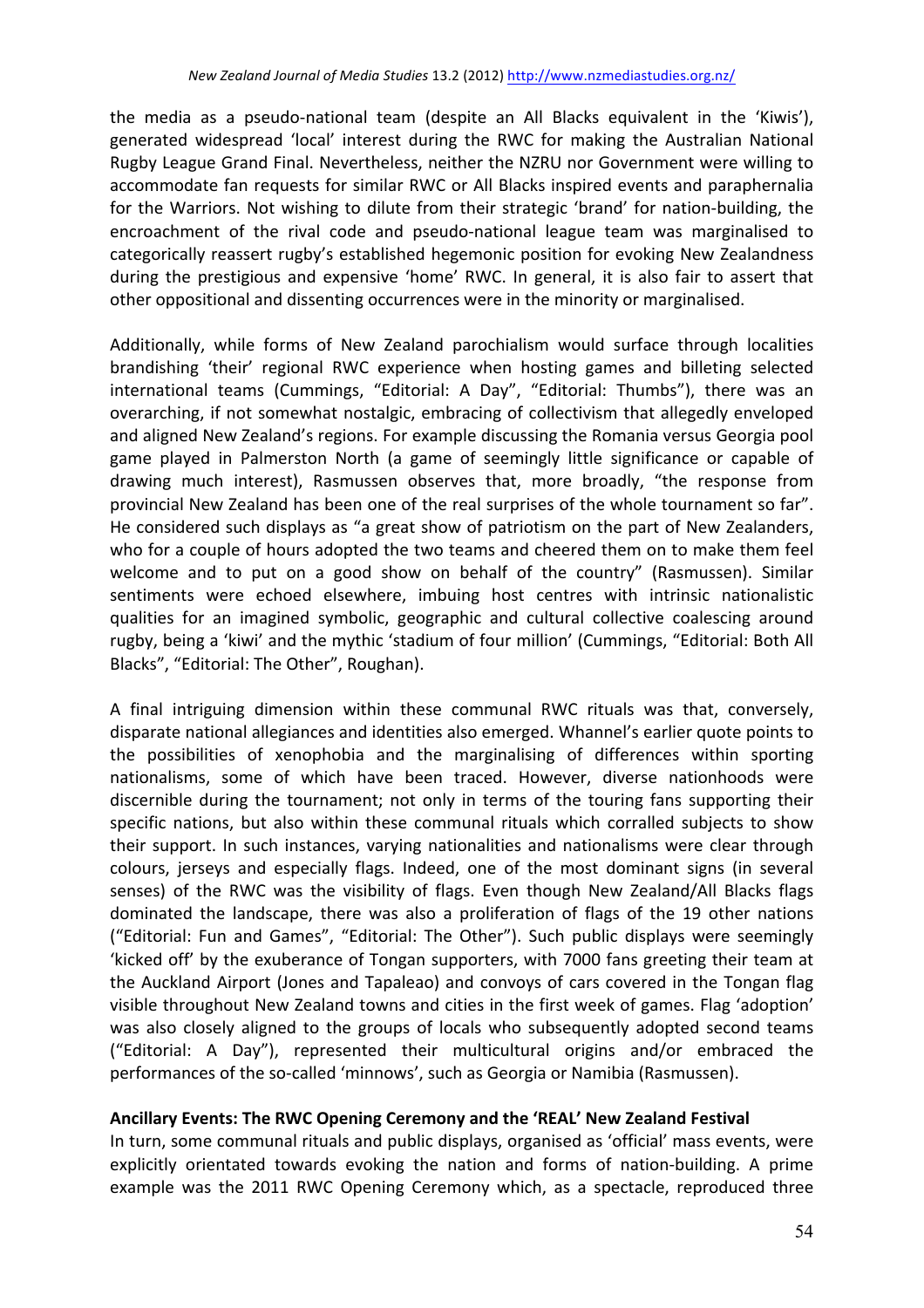commonly deployed techniques for such occasions. The first is the (re)inventing of traditions and reifying of nationalistic myths to render the host nation's socio-cultural history in a nostalgic and engrossing form. The second spectacle is the host country endeavouring to out-do the ceremony of four years previous, in terms of intensity and theatrical excess (now greatly assisted by technology). The third, via close analysis of these ceremonies, reveals the repetition of familiar tropes; a young girl or boy at the centre of the drama, representing the 'youth' of the host country, displays of old and new cultural surfaces, explorations of reconstructed landscape and geography, and celebrations of pluralism and social inclusion, as well as erasure of unsavoury elements and lingering inequalities in the nation's history (John Sinclair). Many of these components can be seen in the opening ceremony of the 2011 RWC.

According to Manhire, New Zealand correspondent for *The Guardian* (UK), the event 'ticked all the opening ceremony boxes' which are now seemingly compulsory,

The event, a thematic mix of Maori tradition and rugby heritage, focused around a massive circular screen stuck to the centre of the field. It framed a torrent of images—animated Maori koru symbols became a sea of yachts, of distended hammerhead sharks. Then came an extended tracking shot through the landscape of New Zealand—'the stadium of four million' World Cup organisers boast of—that looked as though it might have been spliced together from Peter Jackson's Tolkien out-takes. 

The narrative then moved on to focus on the figure of schoolboy Ethan Bai, in a central role designed to embody the amateur roots of rugby; a sport now dominated by professionalism, exclusive rights and corporatisation. The great majority of New Zealanders—and presumably the international audience too— were allegedly impressed by the technological renderings of these national myths and images. Indeed, there were a purported 1.6 million television viewers for the opening ceremony (or 1 in 3 New Zealanders) but there was some criticism in the wake of the event in respect of its emphasis on Maori legend and iconography and neglect of Pakeha culture ("Huge Audience", "Rugby World Cup").

These other aspects of New Zealand were better expressed in the outcomes from the hosting of visiting teams in 23 provincial towns and cities, so that they may experience the "real New Zealand" or "local-flavoured 'hometown' welcomes" ("New Zealand"). Such encounters were also expected to be a part of the nationwide REAL New Zealand Festival, which ran from 9 September to 23 October 2011, as a self-promoted "nationwide celebration of New Zealand arts, heritage, culture, entertainment, business, food and wine", that was "destined to turn New Zealand into a non-stop party zone" and served to provide "a celebration of all things Kiwis love most about New Zealand" ("A REAL"). Funded events ranged from the Methven Rodeo, to performances of Bruce Mason's The End of the Golden *Weather* by the Auckland Theatre Company, to city installations in Auckland and Wellington and a touring caravan show around the South Island, designed by NZ On Screen to display New Zealand's screen culture. The imperatives of the RWC shaped and shaded many of these events but many of them also escaped the commodification implicit in the selling of tickets, allocation of screening rights and the onslaught of merchandising.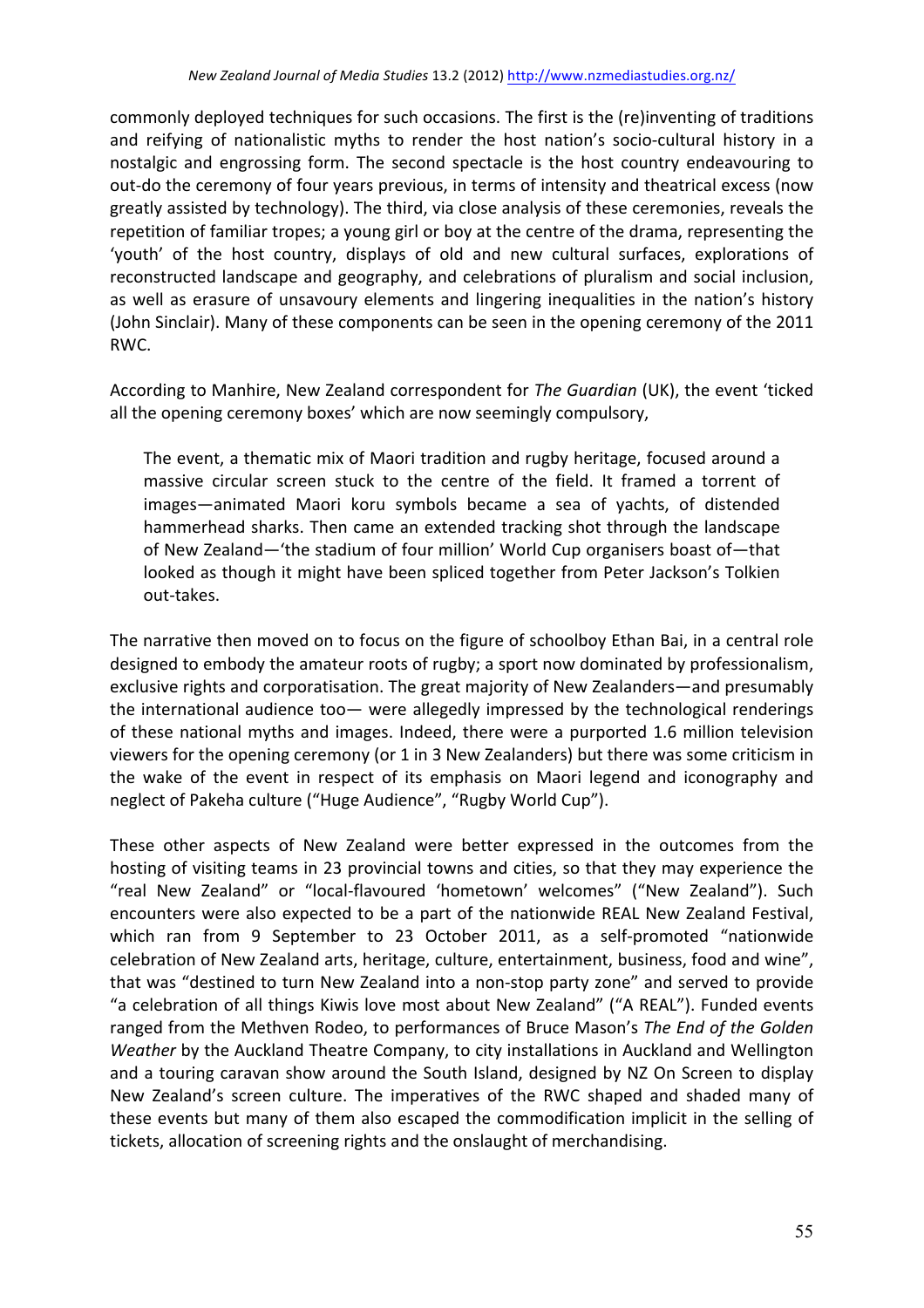## Advertising, 'New Zealandness' and Rugby

Overt (trans)national commercialisation and the ensuing 'onslaught' of corporate promotional cultures produced its own intriguing representational site for blurred evocations of the nation during the 2011 RWC. As a socio-cultural and economic phenomenon, advertising has been understood through its symbolic construction, representation and circulation of myths (Barthes), its capacity for fetishing commodities (Jhally), its signification of pre-coded differentiations (Baudrillard), and for embedding 'lovemarks' or affective traces within products, brands and ideas (Fleming and Sturm, Jenkins, Klein). Of course, the role that cultural intermediaries, such as advertising agencies, public relations firms and marketing 'experts' play in furnishing, imparting and 'legitimatising' the symbolic, persuasive, authoritative and emotive properties encoded in advertising cannot be understated (Bourdieu *Distinction*, Nixon, Scherer and Jackson *Globalization*). Combined, these carefully crafted omniscient images of branded identities, lifestyles and cultures percolate through contemporary advertising while also, to some degree, defining contemporary social life and nationalistic representations (Baudrillard. Horne, Jackson and Andrews, Urry, Whannel).

In relation to New Zealand specifically, Turner suggests that sport and advertisements symbolically function to make "New Zealandness itself an object of product placement and site of investment" (91). In examining Adidas' depiction of 'New Zealandness' through images of Maori, the haka, rugby and landscape in their 1999 advertisement, *'Haka'*, Turner notes "the more people watch, the more true the image would appear as this advertisement is not just an image of our making but an image that makes us, or makes us over (the nation and its associated identity)" (91). Thus, such advertisements hail the nationalistic subject, interpellating him/her from forms of individuation to collectivity, while affectively imbuing these visual (and imagined) national representations as sites of allegiance and attachment.

This reinforces Urry's notion of branded nationalism, whereby he argues that nations are essentially branded global signifiers disseminated through promotional cultures. However, Turner is also suggesting that collective identification is a process of bonding over branding, with nationalistic advertising articulating a bond between the 'mass' audience versus the brand as a distinctive personality or identity. In New Zealand advertisements, themes of history, tradition, masculinity, landscape and nostalgia are this bond; serving to (re)invent, (re)assert and reify mythical and imagined symbolic evocations of 'New Zealandness' (Perry *Dominion,* Scherer and Jackson *Globalization*, Turner). Renditions of New Zealand rugby and/or sporting cultures reproduce these bonds, as the examples of Steinlager and Adidas demonstrate.

# **All Black Sponsorship: Steinlager and Adidas**

As a 'local' brand, Steinlager has a long history of merging forms of nationalism, patriotism and brand recognition in its sponsorship deals. Brewed by New Zealand multinational Lion Nathan, the beer has been mobilised for symbolic nationalistic appropriations through its sponsorship of New Zealand syndicates in the America's Cup global yacht racing since the 1980s. Perry (*Dominion*, "Boats, Boots") sees the congruence of marrying corporate interests with evocations of the nation, noting that such companies were "prepared to play the nationalistic card as an indicator of their good corporate citizenship" ("Close Encounters" 168). For Steinlager, this foray into high-tech global sport and 'technologised masculinity' (John and Jackson) had been relatively successful. Commencing its sponsorship of the All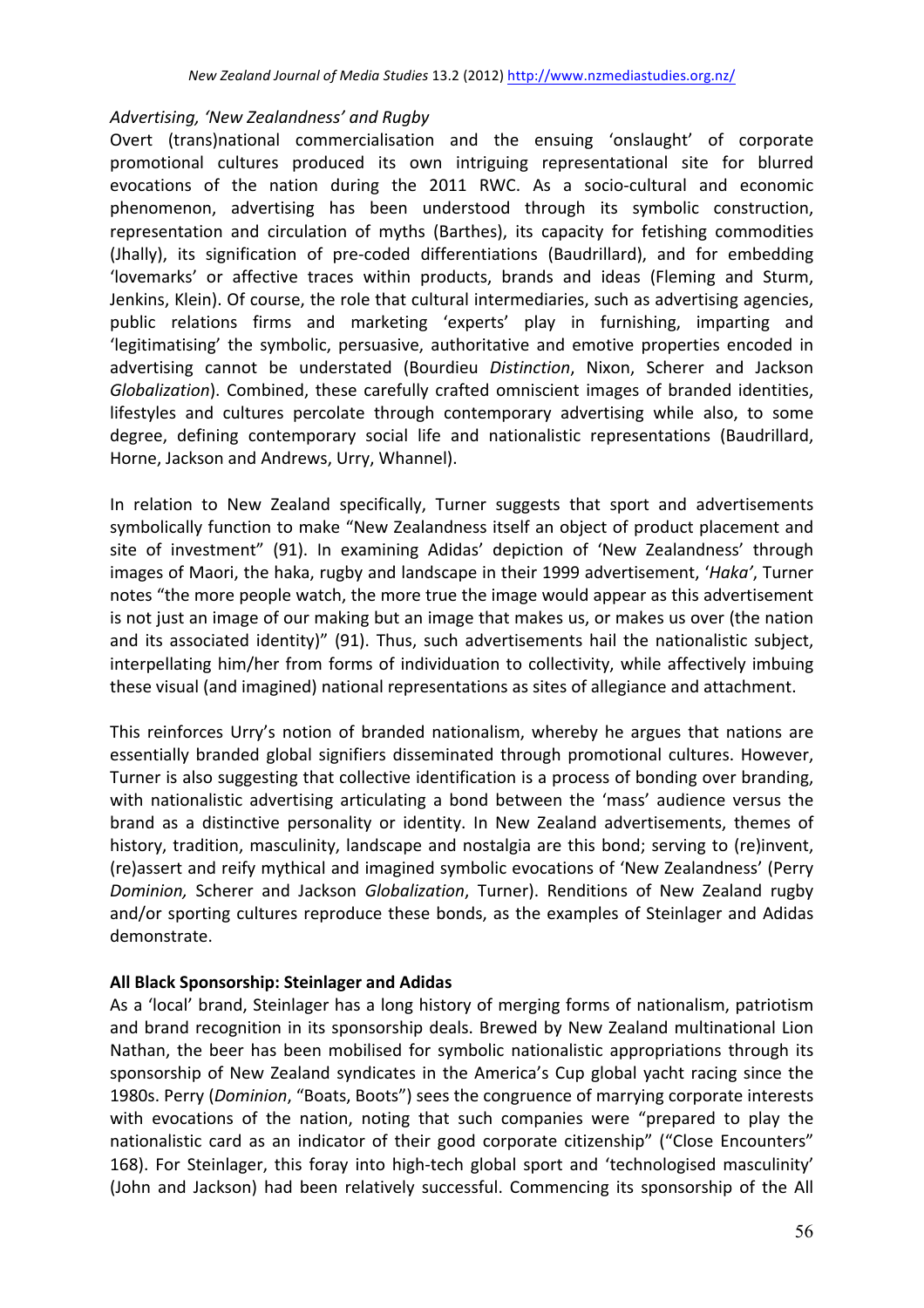Blacks in 1986, Steinlager played on forms of tradition and nation building/branding, as well as eroticised forms of masculinity, to promote the All Blacks to a broader national (and female) audience and as an attempt to repair the game's tarnished image (Perry *Dominion*). While Steinlager continues to propagate a vision of corporate nationalism (developed shortly), its locus is predominantly an allegiance between national audiences and national heritage (Scherer and Jackson *Globalization*). However, in the context of emerging global forms of sponsorship, Perry suggests that Steinlager "literally began to look like small beer" ("Close Encounters" 168).

Comparatively, the 'brand partnership' with Adidas would transmogrify pre-existing forms of sponsorship for the All Blacks, specifically in terms of the flow and exchange of global capital and its subsequent promotional cultures. Indeed, Adidas' involvement has been lucrative and unprecedented for the national team, with escalating deals ranging from \$100 million for five years in 1997, \$200 million for nine years in 2002 (Scherer and Jackson, *Globalization*), and a current deal worth an undisclosed sum through to 2019. While financially investing in New Zealand rugby at all levels (grassroots to elite), symbolically Adidas is also able to tap into nationalism, branded opportunities and, more broadly, commercialise rugby as part of a larger global promotional culture.

# *Adidas and Corporate Nationalism*

This intertwining of transnational strategies with nationalistic representations has been conceptualised as corporate nationalism, whereby, "global capital seeks to  $-$  quite literally  $$ capitalize upon the nation as source of collective identification and differentiation" (Silk, Andrews and Cole 19). Moreover, according to Silk, Andrews and Cole, "the nation is thus corporatized, and reduced to a branded expression of global capitalism's commandeering of collective identity and memory" (19). Having already acknowledged Steinlager's nationalistic sponsorship role, Adidas' strategy of corporate nationalism is overt; consistently attempting to emotively connect with New Zealand. As such, Adidas' promotional cultures have evoked an array of All Blacks traditions and legacies, as well as cultural ties with the nation, Maori and masculinity respectively (Jackson and Hokowhitu, Jackson, Grainger and Batty, Scherer and Jackson *Globalization*, "Sport Advertising"). Nevertheless, as has been intimated, Adidas' commercialised mythologies and nationalistic imagery have not always been well received, nor their culturally-insensitive, commercialised-appropriations of the haka, Maori customs and traditions (Jackson and Hokowhitu). The history of these two key All Black sponsors serves as a useful backdrop for their 2011 RWC advertising campaigns.

# Adidas: Corporate Nationalism and (Marginalising) the Local

Perhaps mindful of a history of grandiose, culturally-verbose and myth-laden promotional imagery, as well as the specific limitations imposed by the IRB on representations surrounding the RWC for non-'official' tournament sponsors, Adidas' All Blacks/World Cup advertisement was notably understated. Entitled, *All In*, the advertisement evoked and emphasised the affective attachment between rugby, spectatorship and nationalism. However, in a self-referential context, it remained surprisingly subdued. Relying on highly stylised rugby representations, the advertisement juxtapositioned images of a Springboks test in Wellington with a series of location shots and rugby's self-reflexive transformation as a televised spectacle. Most prominent were the fans (combining anticipation, reactions and exhilaration at social gatherings and the event) and the defining action shots from a 'live' game, accentuated through slow motion, close-ups and multiple camera perspectives. In this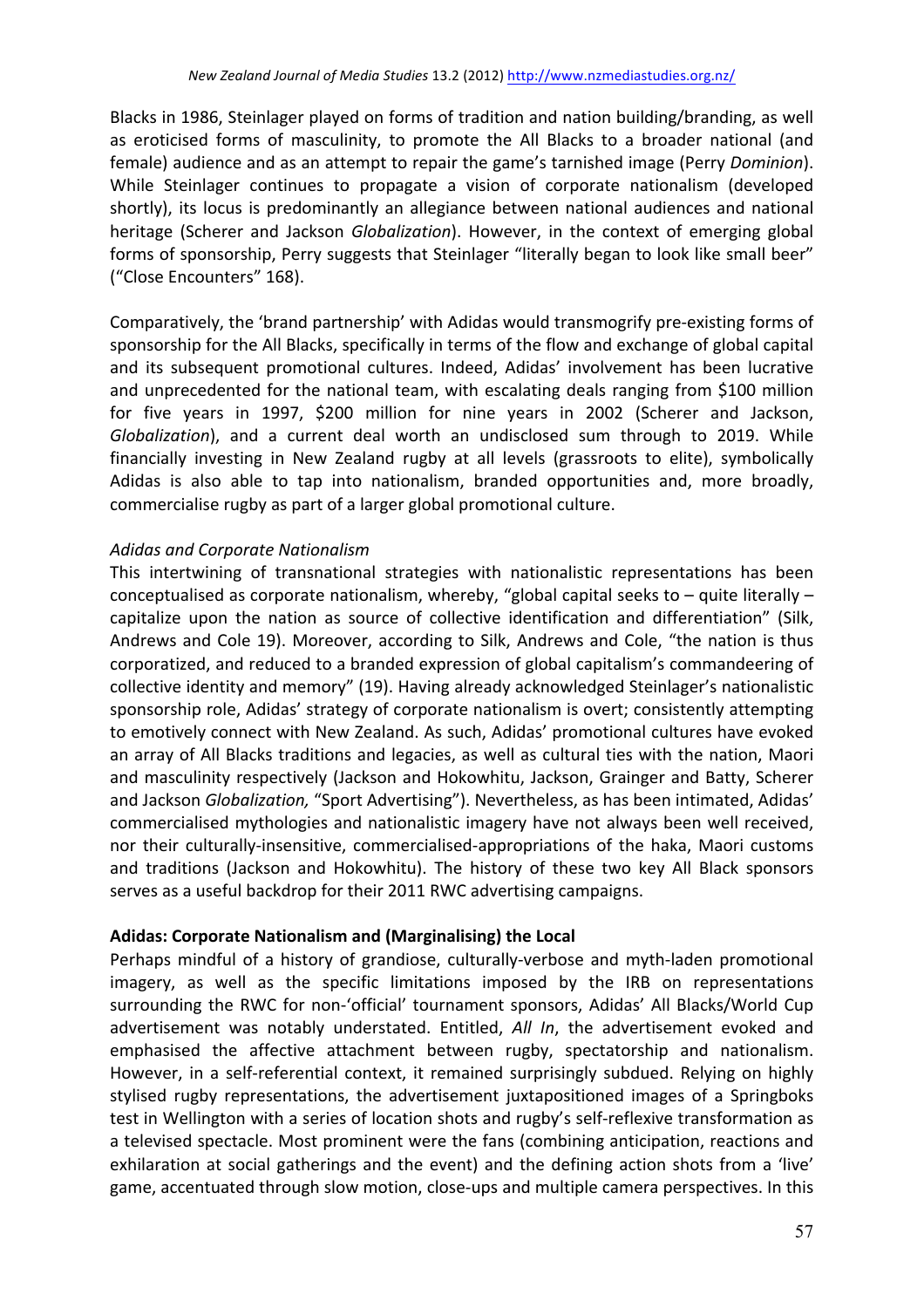regard, Adidas' overt mythical constructions and product placement were jettisoned for the 'raw and direct' emotive impact of the affective social and nationalistic bonds of All Blacks' spectatorship. The connotation was an All Black victory and nationalistic exhilaration transposed onto the RWC stage, associating Adidas with the national team and the passionate New Zealand fan. Nevertheless, despite its conservative advertisement and attempt to emotively align with the 'local' in a non-controversial manner, Adidas' global corporate practices would provide a deeper rupture with the nation leading into the RWC.

As has already been noted, despite Adidas' substantial financial support, its accompanying promotional strategies have not been altogether unproblematic, particularly the persistent perception that Adidas was co-opting the All Blacks as merely another branded commodity in its collection of global sports gear. Such concerns intensified prior to the RWC when Adidas charged an inflated retail price for the All Black jersey of approximately \$220 (NZ). This roughly doubled its previous price in New Zealand stores, retailing for higher than on offer overseas and, in the process, seemingly put the jersey out of the reach of many New Zealanders (Samuel). Adidas then enacted a series of public relations blunders that further put it off-side with the New Zealand public ("PR Expert"). First, the company did not permit retailers to set their own prices although, due to public anger and demand (Tuttle), many subsequently would at a later stage, often selling the jerseys at cost (and a loss). Second, Adidas instigated measures to prevent New Zealander's accessing global websites to buy the jersey cheaper online, including removing the country as a delivery option from some online retailers, such as the American website *worldrugbyshop.com*, where the jersey could be obtained for approximately \$95 (NZ). Finally, Adidas refused to budge on its local position/global strategy despite extensive media coverage, heated responses from the general public and retailers, and negative appraisals from politicians and public figures. In fact, such was the nationalistically-charged animosity, Adidas felt compelled to cancel its pre-RWC 'Black is Beautiful' supporters' party (Fox, Easton and McCammon).

What the All Black jersey price-fixing fiasco revealed was the gulf between a transnational conglomerate operating within global forms of capital, and the tenuous position a co-opted promotional culture of corporate nationalism can have within a resistant local market, such as an entrenched rugby supporting New Zealand public. Nevertheless, somewhat ironically, Adidas New Zealand would subsequently reveal that the RWC helped them return a profit for the first time since 2007 ("RWC Helps").

# **Heineken vs. Steinlager**

Global/local tensions were also manifest in the 'official' sponsorship of specific beer brands for, on the one hand, the New Zealand national team (Steinlager), and on other the hand, the tournament global sponsor (Heineken). Preceding and for the duration of the 2011 RWC, Heineken had purchased the rights to be the 'global' beer for the tournament, replete with exclusive pouring and advertising rights. What this translated into for Heineken were prominent advertising hoardings during global telecasts, blanket bans on any other beers being available at matches or (seemingly) associated in any way with the tournament and, of course, a global advertisement to promote their association with the 2011 RWC. Filmed in New Zealand, the advertisement, "This is the Game", was intended to connect Heineken as the beer of choice for global rugby fans by linking the brand with diverse national rugby masculinities. As such, the advertisement did little to stray from its assumed international and masculine audience, blending rugby footage with a westernised, middle-aged and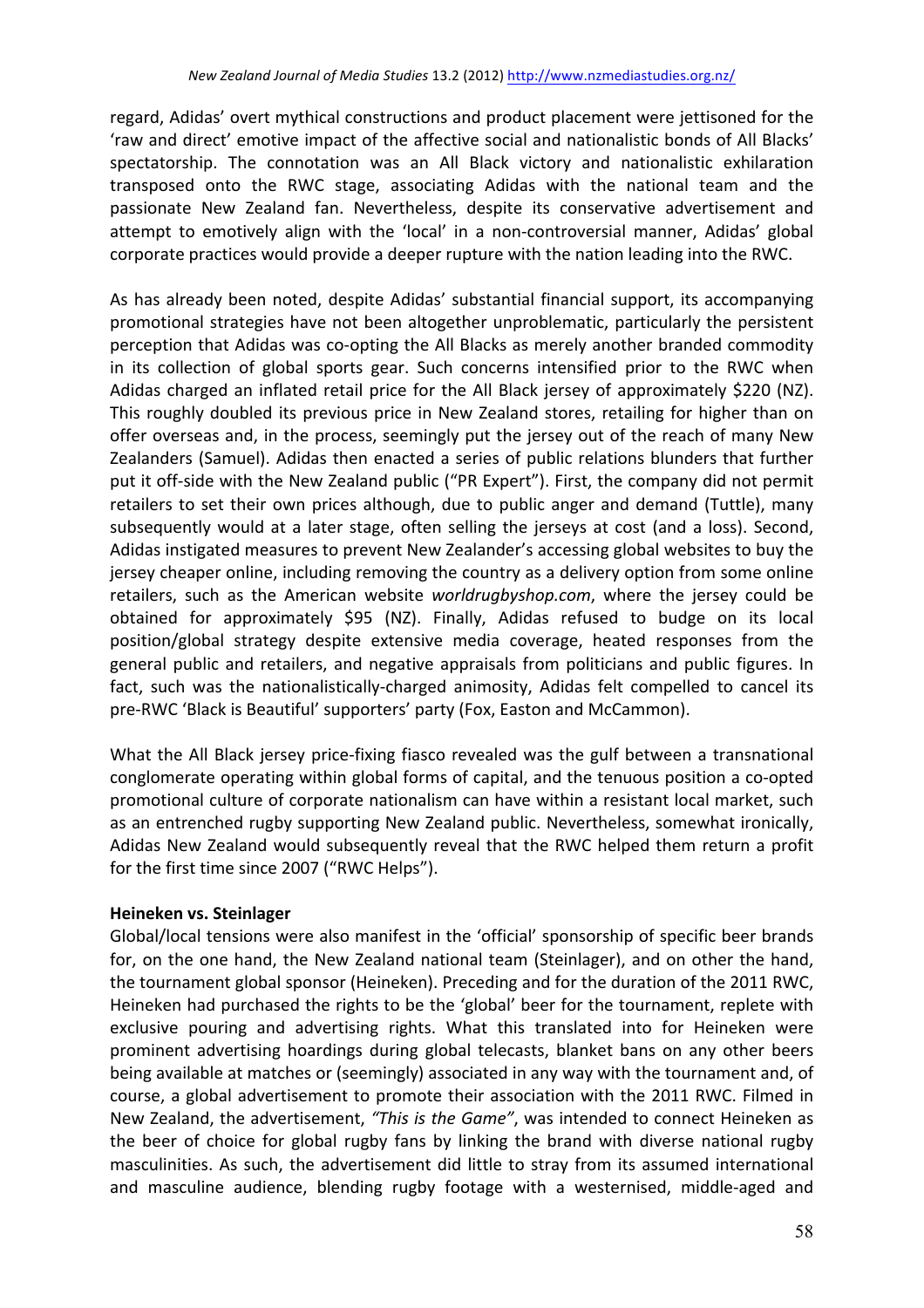Eurocentric vision of male kinship and bonding through displays of nationalistic allegiance and, not surprisingly, alcohol consumption.

In fact, conspicuous in this advertisement was the over-representation of white, middleaged, post-colonial masculinities (e.g., the European home nations, South Africa, Australia, as well as the French), with a striking absence of female fans and scant to fleeting coverage of other competing nations or diverse ethnicities (Samoa and Tonga are represented via traditional dress or a haka respectively, while other African, European, American and Asian countries remain absent, most notably Argentina and Japan). Even New Zealand, while being located as the host nation, was under-represented in the rugby footage or forms of fandom. Heineken's advertisement connotes a unified, masculine passion for rugby, respect for nationalistic rivalries and forms of masculine bonding, with these practices subsequently buttressed through the concurrent consumption of Heineken and televised/live rugby. As such, nationalistic displays are embraced but also blurred as a divisive practice in favour of a brotherhood revolving around rugby and alcohol. However, the specific nationalities and masculinities are telling for a company that on the one hand is trying to promote its rugby sponsorship to a 'global' audience, but on the other hand, is aware that that imagined rugby and Heineken-consuming audience is likely white, male, westernised and/or post-colonial.

In contradistinction, Steinlager overtly sought to connect with and evoke its brand of 'New Zealandness' in the face of the global promotional cultures surrounding the tournament. Drawing heavily on nostalgic, nationalistic imagery, Lion Nathan connected its Steinlager brand with the host nation and with the previous RWC triumph of 1987 through its strategic reissuing of the 1980s Steinlager white can. Entitled "White Can", the advertisement thinly associated the Steinlager brand with All Black sponsorship but, most potently, addressed and corralled the enduring New Zealand supporter who has emotionally experienced abject All Black failures at preceding World Cups. Not surprisingly, the advertisement was purportedly heavily scrutinised by rivals Heineken for being on the cusp of violating the global rights and exclusivity Heineken had obtained for the tournament. Within the white can advertisement, the forlorn nationalistic figure is encapsulated by the central aging male, whose unopened white Steinlager can at the original RWC serves as a 'lucky charm' during each subsequent final/semi-final, and concludes with a "this time" message for the impending tournament. Moreover, the male (represented as a white, urban, middle class father – the postcolonial 'kiwi bloke'?) endures these constant defeats with his friends and family but remains defiant in his unwavering support for the All Blacks.

Clearly, the advertisement is reliant on forms of nationalistic nostalgia and cultural memory, connecting the branded beer, team and historical moment to hail the (male) New Zealand viewer. Turner suggests, "the memory-making capacity of the best advertising depends on a cultural pre-history or preconscious that is also an image-bank" (95), while noting that "the image is what we share. And that sharing structures a collective, or collective psyche: 'us'" (95). Steinlager's RWC advertising campaign nostalgically fused nationalism, brand recognition, masculinity and cultural memory through its visual evoking of a return to New Zealand's 1987 RWC victory. Solidifying and corralling its national audience were the apparently recognisable and shared (masculine) emotive experiences of corresponding RWC defeats to structure forms of collectivity and 'New Zealandness'. Nevertheless, despite jettisoning clichéd representations of the mythic rural and landscape this remained, essentially, a pakeha cultural memory with little sense of a bi-or multicultural New Zealand.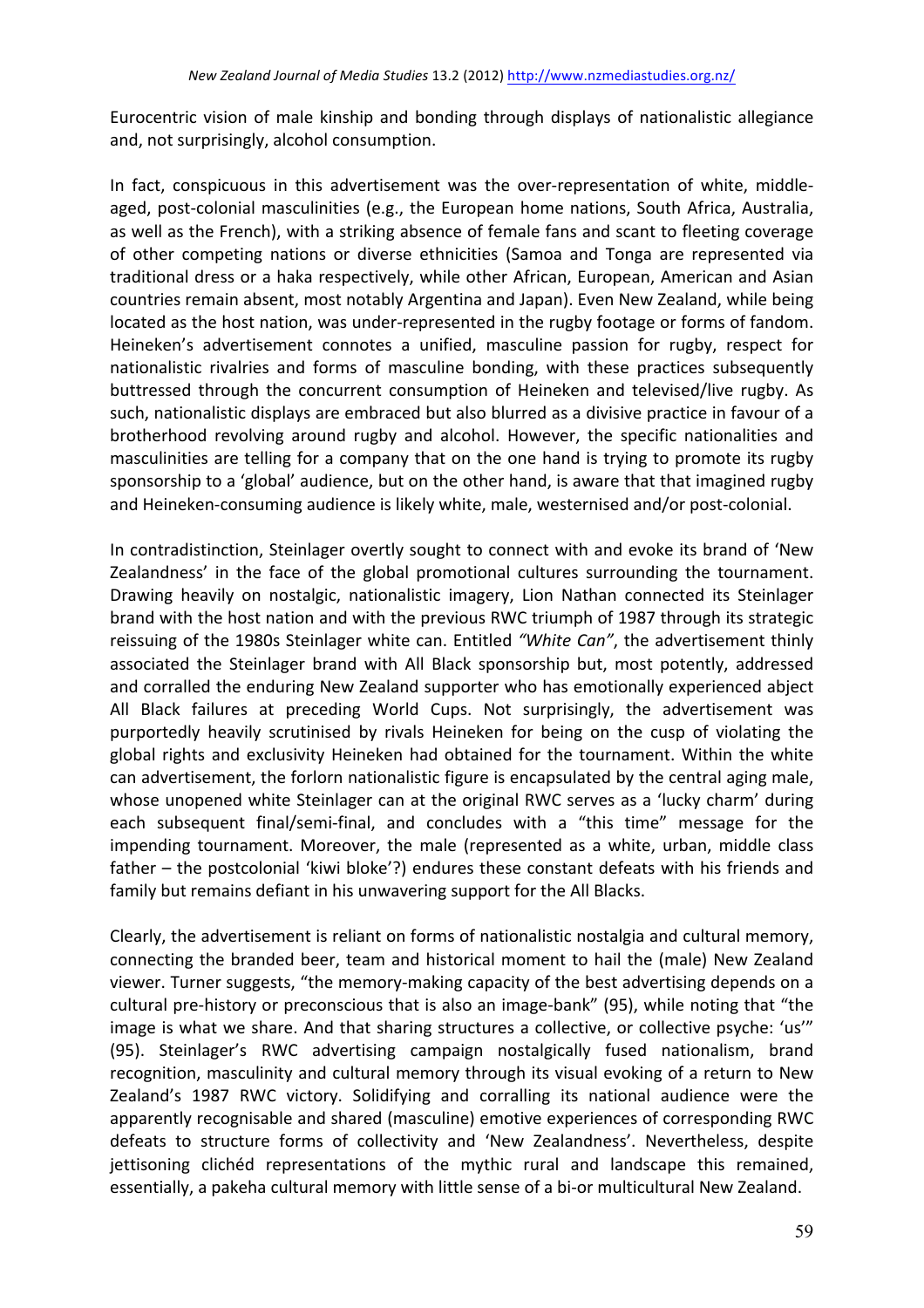Symbolically and conceptually, the advertising campaign and branded product placement via also reissuing the white can (to commemorate Steinlager's 25 years of All Black sponsorship allegedly) gained salience through publicity, sales and its vernacular circulation in everyday life. As a point of difference, the white can was also a clever marketing ploy by Lion Nathan in a country that was awash with 'black out' campaigns and communal rituals as discussed earlier. The branded white can bucked these promotional and marketing trends; connecting Steinlager to the cultural memory of the only All Black RWC success and, simultaneously, a nostalgic return to New Zealand's previous host nation status for the event. Nevertheless, it should be noted that Steinlager also issued limited edition black bottles during the RWC, reflecting a dual promotional strategy of nostalgic and contemporary corporate nationalism.

## **Concluding Remarks**

Our article has traced some of the different means by which the 2011 (New Zealand) Rugby World Cup was mobilised as a form of nation-building to evoke and represent 'New Zealandness'. The prestige of being the host nation for an international tournament, the status of rugby as the 'national game' and the aura of the All Blacks clearly contributed to these evocations. Yet, as our article has demonstrated, within the alleged 'stadium of four million', a broader nationalistic identification, allegiance and collectivity also coalesced around and became prevalent through the mediated coverage, communal rituals, ancillary events and promotional cultures. The mediated coverage and ancillary events (re)invented and (re)produced mythologies of New Zealandness, idealised traditions and nostalgic representations of an imagined socio-cultural history often interlocked with rugby. The communal rituals reified such assumptions; hailing and interpellating nationalistic-subjects to actively brandish individuated and collective forms of national unity, and to see themselves as part of this nation and its 'kiwi' culture, through the various 'black out' campaigns and displays that were seemingly omnipresent nationwide. Finally, (trans)national companies commodified and branded many of the nation-building attributes above, strategically enacting corporate nationalism to align nationalistic representations and nostalgic allegiances with their (global) products and profits.

Post-event, New Zealand's staging of the 2011 Rugby World Cup has generally been perceived as a success. While it is an economic reality that such events run at a loss, their benefits are more symbolic than financial. Indeed, editorials emphasised the sense of civic and national pride generated by the RWC, concluding that it had bought pleasure, a welcome distraction from the recent tragedies (the Christchurch earthquakes, Pike River mines, and the Rena grounding in the Bay of Plenty), and gave a "healthy boost to the country's spirit" ("Editorial: RWC's Economic"; see also Binning, "Editorial: A Day", "Editorial: Both All Blacks", "Thanks, Guys"). Nevertheless, the figures themselves reflected well upon the nation. In May 2012, Rugby New Zealand 2011 (RNZ 2011) announced a loss of SNZ31.3 million for the 2011 Cup, some \$NZ8 million lower than earlier forecast. The May 2012 announcement also noted.

The news is a further boost for a tournament that delivered above forecasted visitor numbers (133,000), ticket sales (1.35 million), television coverage (207 territories) and financial injection for the development of rugby worldwide (GBO 90 million), while the action on the field produced the most competitive tournament to date. ("RWCL Welcomes")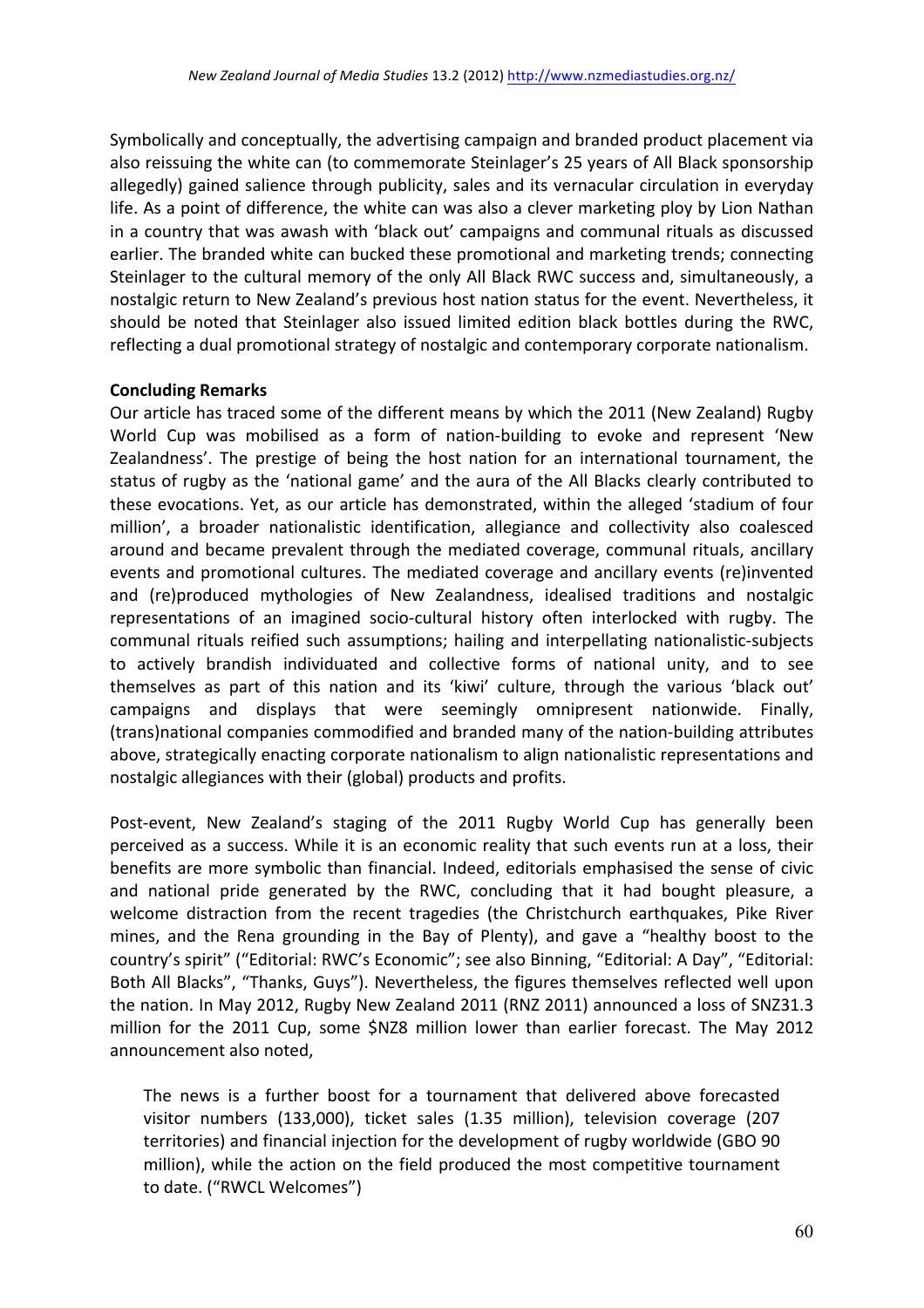In response to this news, IRB Chairman Bernard Lapasset declared, "[This] announcement further endorses the strong collaboration between Rugby World Cup Ltd, NZRU, RNZ 2011 and the New Zealand Government in delivering a world class tournament that showcased New Zealand on a global stage". ("RWCL Welcomes")

Political rhetoric aside, the 2011 RWC experience exposes positive and negative dimensions to contemporary processes of nation-building. In a critical sense, lavish spending on an immediate loss-incurring event clearly confounds the present economic recession. Specifically, the National coalition government in New Zealand are imposing budget and funding cut-backs in both the social and cultural arena (the refusal to fund the public service channel TVNZ7 beyond its five year expiration in June 2012) yet, conversely, continue to pour funding into international sporting events, such as the 2011 RWC and the New Zealand Olympic team. Alternatively, these highly visible (if not expensive) global spectacles furnish further forms of nation-building through the evoking of nationalistic pride, success and international recognition. For example, the 'nation' switched onto the finals and an All Black triumph as, allegedly, "the RWC Final was the most watched event in New Zealand TV history, attracting an incredible 98 per cent audience share" ("Record Broadcast") while, of New Zealand's top 50 television programmes for 2011, the top 16 by total audience were RWC matches (Dickison and Jones). Therefore, even though it may have been a banal political slogan and marketing catchphrase, 'the stadium of four million' arguably did materialise nationally to some degree. Bell surmises in relation to the America's Cup, "through such an event the sense of communal links between individuals is heightened, and our collective identification with 'the nation' reiterated...in this mass celebration, we are essentially celebrating ourselves" (15). It can be asserted that the sense of an event, of a collective 'us', and traces of a nationalistic allegiance and pride emerged within and through the evocations of 'New Zealandness' that were mobilised for nation-building during the 2011 Rugby World Cup.

Damion Sturm is a Research Associate with the Screen and Media Studies Department, University of Waikato (damion.sturm@gmail.com). With a specialisation in global media cultures (inclusive of sport, celebrity, fan and material cultures), he has recently published Media, Masculinities and the Machine, a co-authored book with Dan Fleming.

Geoff Lealand is an Associate Professor in Screen and Media Studies at the University of Waikato. His website can be found at http://cinemasofnz.info and he can be reached at lealand@waikato.ac.nz. In respect of rugby, he is a Chiefs supporter.

# **Works Cited**

"100,000 Fans Scream for All Blacks." The *Dominion Post.* 26 Oct. 2011: n. pag. Web. 23 Oct. 2012.

- "A REAL New Zealand Festival." *New Zealand.com.* n.d. Web. 13 Jun. 2012.
- Althusser, Louis. *Lenin and Philosophy and Other Essays* Trans. Ben Brewster. London: New Left, 1977. Print.
- Anderson, Benedict. *Imagined Communities: Reflections on the Origin and Spread of Nationalism.* London and New York: Verso, 1991. Print.
- Barthes, Roland. *Mythologies.* 1957. Trans. Annette Lavers. London: Vintage, 1993. Print.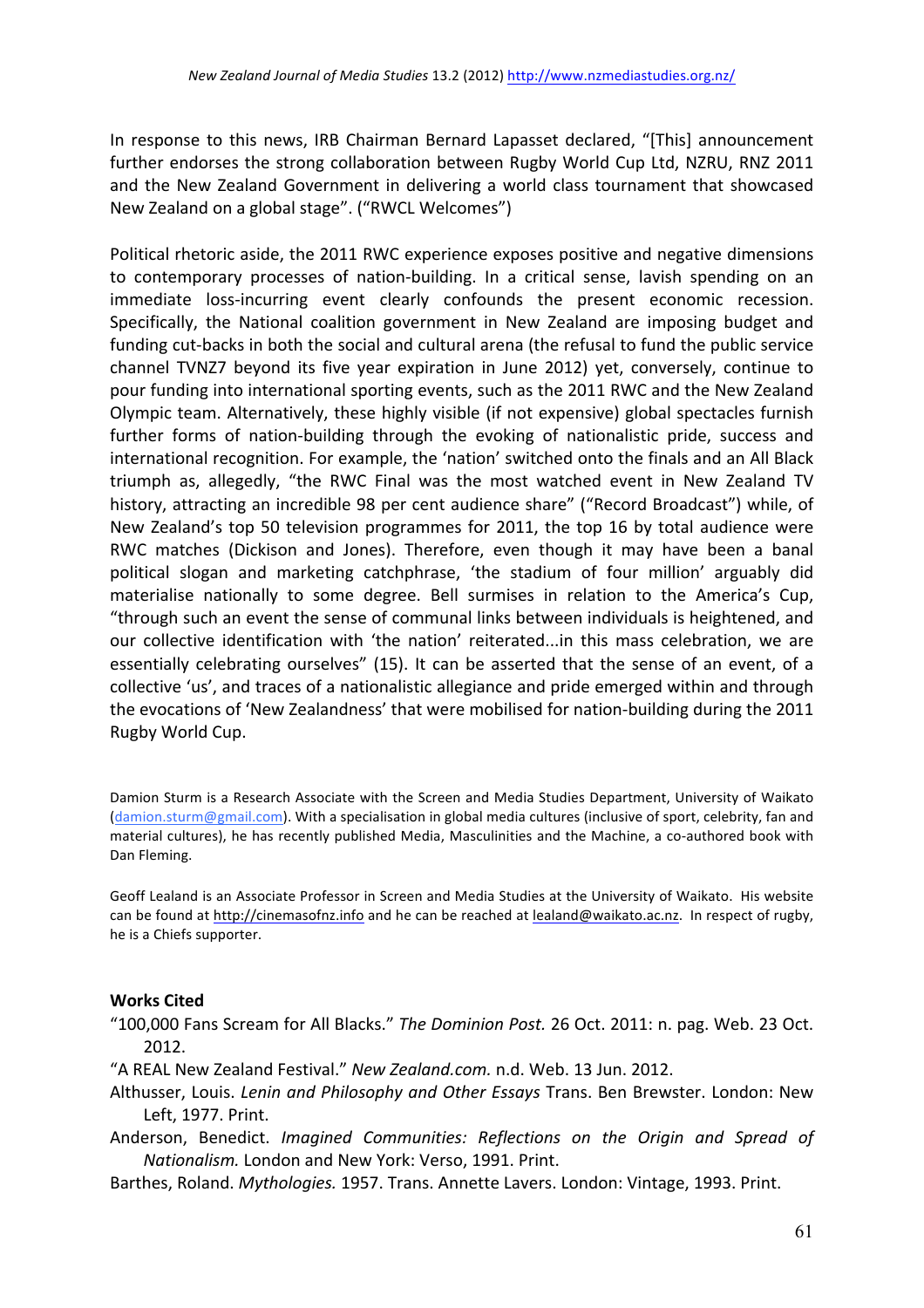- Baudrillard, Jean. *The Consumer Society: Myths and Structures*. 1970. Trans. Chris Turner. London: Sage, 1998. Print.
- Bauman, Zygmunt. *Globalization: The Human Consequences.* Cambridge: Polity, 1998. Print.
- Bell, Claudia. *Inventing New Zealand: Everyday Myths of Pakeha Identity*. Auckland: Penguin, 1996. Print.
- Billig, Michael. *Banal Nationalism.* London and Thousand Oaks, California: Sage, 1995. Print.
- Binning, Elizabeth. "Report: World Cup A Success, But..." NZ Herald. 21 Dec. 2011: n. pag. Web. 11 Jul. 2012.
- Bourdieu, Pierre. *Distinction. A Social Critique of the Judgement of Taste.* 1979. Trans. Richard Nice. London: Routledge and Kegan Paul, 1984. Print.
- ---. "The Forms of Capital." *Handbook of Theory and Research for the Sociology of Education*. Ed. John Richardson. New York: Greenwood, 1986. 241-58. Print.
- Campbell, Hugh, Law, Robin, and Honeyfield, James. "'What it Means to be a Man' Hegemonic Masculinity and the Reinvention of Beer." *Masculinities in Aotearoa/ New* Zealand, Eds. Robin Law, Hugh Campbell, and John Dolan, Palmerston North: Dunmore, 1999. 166-86. Print.
- Carroll, Joanne. "Party Atmosphere Around Rugby World Cup Fan Zones" NZ Herald. 9 Oct. 2011: n. pag. Web. 30 Oct. 2012.
- Conrich, Ian. *Studies in New Zealand Cinema.* London: Kakapo, 2009. Print.
- Conrich, Ian, and Woods, David, eds. New Zealand- A Pastoral Paradise? Nottingham: Kakapo, 2000. Print.
- Cummings, Michael. "Editorial: Rugby World Cup Manawatu Style." Manawatu Standard. 5 May. 2011: n. pag. Web. 23 Oct. 2012.
- Daley, Caroline. "The Invention of 1905." *Tackling Rugby Myths: Rugby and New Zealand* Society 1854-2004. Ed. Greg Ryan. Dunedin: University of Otago, 2005. 69-87. Print.
- Dickison, Michael, and Jones, Nicholas. "Revealed: NZ's Most Popular TV Shows Rugby First , Then...." *NZ Herald.* 2 Dec. 2011: n. pag. Web. 11 Jul. 2012.
- Duff, Michelle. "200,000 Turn Out for Auckland All Blacks Parade." The Dominion Post. 25 Oct. 2012: n. pag. Web. 23 Oct. 2012.
- "Editorial: A Day For Nelson to Recall With Pride." Nelson Mail. 22 Sep. 2011: n. pag. Web. 23 Oct. 2012.
- "Editorial: Both All Blacks and Fans Deliver." The Dominion Post. 25 Oct. 2011: n. pag. Web. 23 Oct. 2012.
- "Editorial: Fun and Games." The Southland Times. 12 Sep. 2011: n. pag. Web. 23 Oct. 2012.
- "Editorial: RWC's Economic Benefits Debatable." The Press. 8 Oct. 2011: n. pag. Web. 23 Oct. 2012.
- "Editorial: The Other Winners of the World Cup." Taranaki Daily News.1 Nov. 2011: n. pag. Web. 23 Oct. 2012.
- "Editorial: Thumbs Up for World Cup Effort." Taranaki Daily News.10 Sep. 2011: n. pag. Web. 23 Oct. 2012.
- "Editorial: We All Have a Role in World Cup Success." *The Dominion Post.* 26 Aug. 2011: n. pag. Web. 23 Oct. 2012.
- Fahy, Ben. "It's Just Not Rugby: MediaWorks and Special Group up the Anti-Establishment Ante with New FOUR Campaign - Updated." Stoppress.co.nz. 27 Jul. 2011: n. pag. Web. 23 Oct. 2012.
- Fleming, Dan, and Sturm, Damion. *Media, Masculinities and the Machine: F1, Transformers* and Fantasizing Technology at its Limits. New York: Continuum, 2011. Print.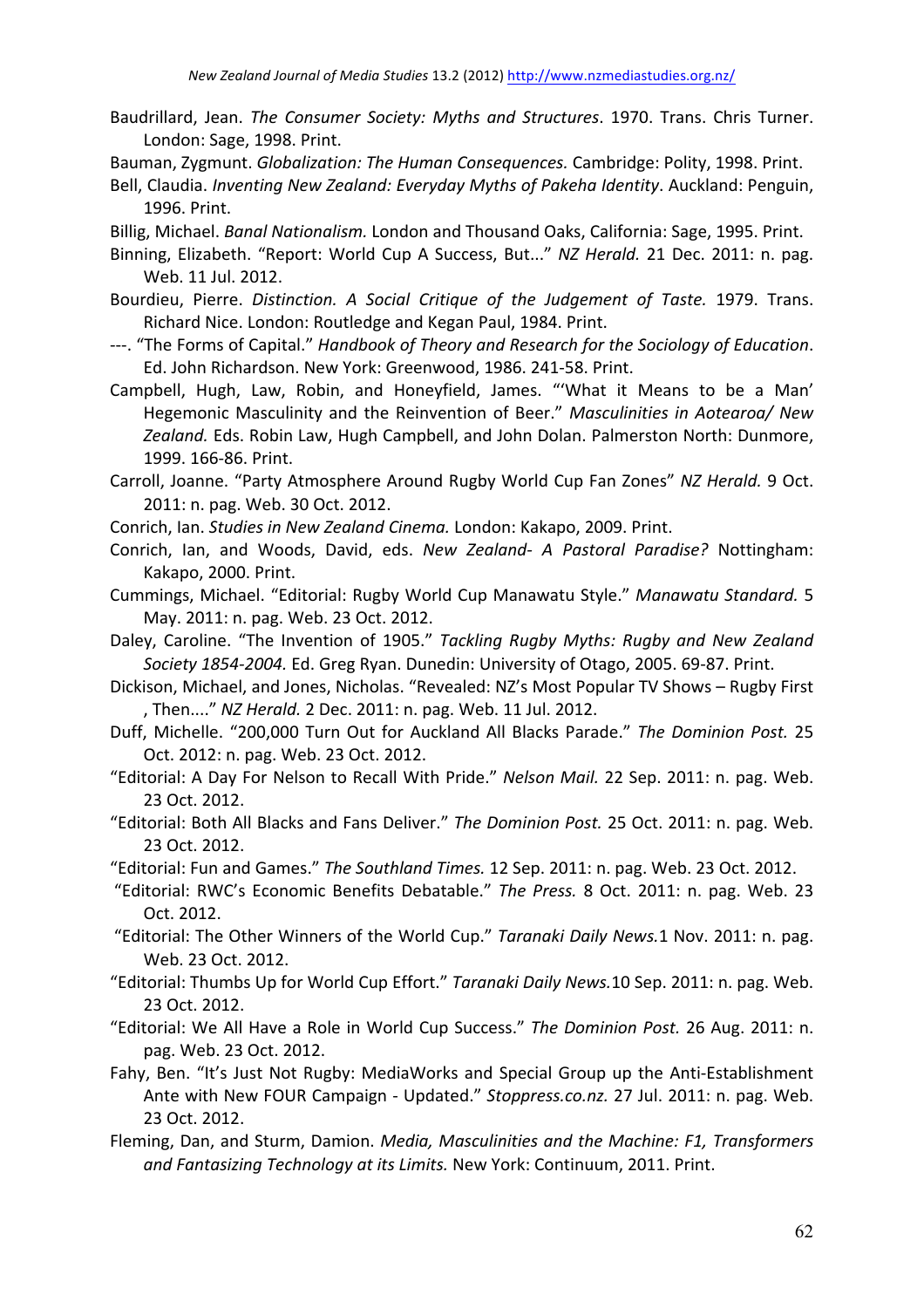- Fougere, Geoff. "Sport, Culture and Identity: The Case of Rugby Football." *Culture and Identity in New Zealand*. Eds. David Novitz and Bill Willmott. Wellington: GP Books, 1989. 110-22. Print.
- Fox, Alistair, ed. *Symbolising New Zealand.* Dunedin: University of Otago, 2011. Print.
- Fox, Michael, Easton, Paul, and McCammon, Belinda. "Adidas Cans All Blacks Party in Auckland" Stuff. 10 Aug. 2011: n. pag. Web. 13 Jun. 2012.
- Hardt, Michael, and Negri, Antonio. *Empire*. Cambridge, MA: Harvard University Press, 2000. Print.
- Hill, Linda. "What it Means to be a *Lion Red* Man: Alcohol Advertising and Kiwi Masculinity." *New Zealand Television: A Reader.* Eds. John Farnsworth and Ian Hutchison. Palmerston North: Dunmore, 2001. 145-55. Print.
- Hobsbawm Eric. *Nations and Nationalism since 1870: Programme, Myth, Reality.* Cambridge: Cambridge University Press, 1990. Print.
- Horne, John. *Sport in Consumer Society*. London: Palgrave Macmillian, 2006. Print.
- "Huge Audience Tunes in to RWC Opening Night." *TVNZ*. 12 Sep. 2011: n. pag. Web. 30 Oct. 2012.
- Jackson, Steve, and Andrews, David, eds. Sport, Culture and Advertising: Identities, *Commodities and the Politics of Representation*. London and New York: Routledge, 2005. Print.
- Jackson, Steve, Gee, Sarah, and Scherer, Jay. "Producing and Consuming Masculinity: New Zealand's (Speight's) 'Southern Man'". Eds. Lawrence Wenner and Steve Jackson. Sport, Beer, and Gender: Promotional Culture and Contemporary Social Life. Zurich: Peter Lang, 2009. 181-201. Print.
- Jackson, Steve, Grainger, Andrew, and Batty, Richard. "Media Sport, Globalisation and the Challenges to Commercialisation: Sport Advertising and Cultural Resistance in Aotearoa/New Zealand." The Commercialisation of Sport. Ed. Trevor Slack. London: Routledge, 2004. 207-25. Print.
- Jackson, Steve, and Hokowhitu, Brendan. "Sport, Tribes and Technology: The New Zealand All Blacks *Haka* and the Politics of Identity." Journal of Sport and Social Issues. 26.1 (2002): 125-39. Print.
- Jenkins, Henry. Convergence Culture: Where Old and New Media Collide. New York and London: New York University Press, 2006. Print.
- Jhally, Sut. The Codes of Advertising: Fetishism and the Political Economy of Meaning in the Consumer Society. London: Routledge, 1990. Print.
- John, Alistair, and Jackson, Steve. "Call me Loyal: Globalization, Corporate Nationalism and the America's Cup." *International Review for the Sociology of Sport.* 46.4 (2010): 399-417. Print.
- Jones, Nicholas, and Tapaleao, Vaimoana. "Tongan World Cup Spirit Eclipses Rest." NZ *Herald.* 6 Sep. 2011: n. pag. Web. 25 Oct. 2012.
- Kellner, Douglas. *Media Spectacle*. London and New York: Routledge, 2003. Print.
- Klein, Naomi. *No Logo: Taking Aim at the Brand Bullies*. New York: Picador, 2000. Print.
- Law, Robin, Campbell, Hugh, and Dolan, John, eds. *Masculinities in Aotearoa/ New Zealand.* Palmerston North: Dunmore, 1999. Print.
- Law, Robin, Campbell, Hugh, and Schick, Ruth. "Introduction." *Masculinities in Aotearoa*/ *New Zealand.* Eds. Robin Law, Hugh Campbell, and John Dolan. Palmerston North: Dunmore, 1999. 13-35. Print.
- Maguire, Joseph. *Global Sport: Identities, Societies, Civilizations. Cambridge: Polity, 1999.* Print.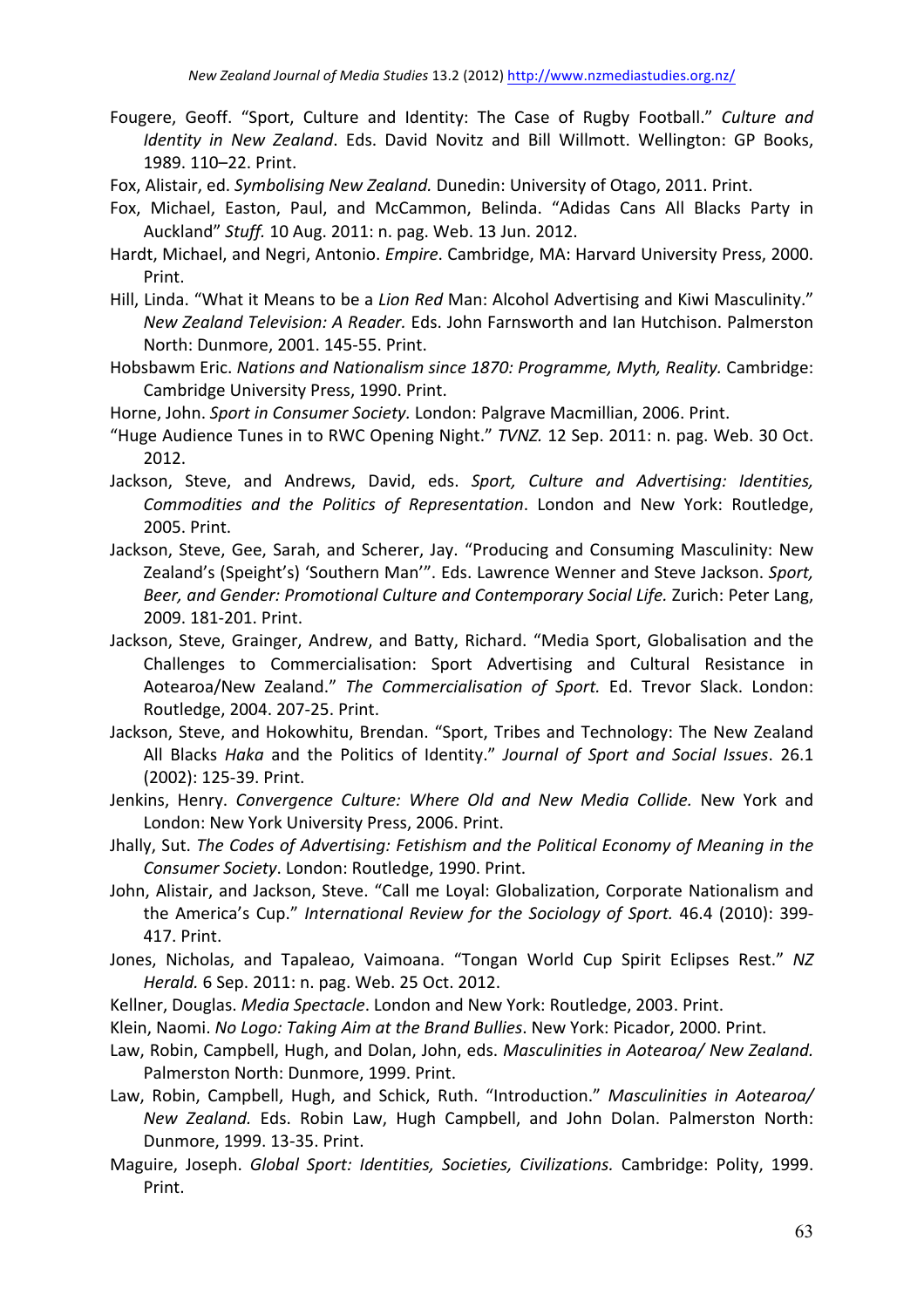Manhire, Toby. "Rugby World Cup 2011: Spectacular Opening Ceremony Ticks all the Boxes." *The Guardian.* 9 Sep. 2011: n. pag. Web. 10 Jul. 2012.

McAllister, Janet. "World Cup Sitting Duck." *NZ Herald.* 3 Sep. 2011: n. pag. Web. 5 Jul. 2012.

- Mulholland, Malcolm. "Challenging our Symbols of Nationhood." *Symbolising New Zealand.* Ed. Alistair Fox. Dunedin: University of Otago, 2011. 15-30. Print.
- "New Zealand is Destination to Visit in 2011." *New Zealand.com.* 7 Jan. 2011: Web. 25 Jun. 2012.
- Nixon, Sean. "Circulating Culture." Production of Culture/Cultures of Production. Ed. Paul Du Gay. London: Sage, 1997. 177-220. Print.
- Palenski, Ron. *The Making of New Zealanders*. Auckland: Auckland University Press, 2012. Print.
- Perry, Nick. "Boots, Boats, and Bytes: Novel Technologies of Representation, Changing Media Organisation, and the Globalisation of New Zealand Sport." Television in New Zealand: Programming the Nation. Eds. Roger Horrocks and Nick Perry. Auckland: Oxford University Press, 2004. 291-301. Print.
- ---. "Close Encounters of Another Kind: Nationalism, Media Representations and Advertising in New Zealand Rugby." Sport, Culture and Advertising: Identities, Commodities and the Politics of Representation. Eds. Steve Jackson and David Andrews. London and New York: Routledge, 2005. Print.
- ---. The Dominion of Signs. Television, Advertising, and Other New Zealand Fictions. Auckland: Auckland University Press, 1994. Print.
- Phillips, Jock. A Man's Country?: The Image of the Pakeha Male, A History. 2nd ed. Auckland: Penguin, 1996. Print.
- "PR Expert Says Adidas got 'Very Confused' Over Jersey." *TVNZ*. 11 Aug. 2011: n. pag. Web. 13 Jul. 2012.
- Pringle, Richard. "Competing Discourses: Narratives of a Fragmented Self, Manliness and Rugby Union." International Review for the Sociology of Sport 36.4 (2001): 425-39. Print.
- ---. *Doing the Damage? An Examination of Masculinities and Men's Rugby Experiences of* Pain, Fear and Pleasure. Diss, University of Waikato, 2003. Print.
- Pringle, Richard, and Markula, Pirkko. "No Pain is Sane after all: A Foucauldian Analysis of Masculinities and Men's Experiences in Rugby." Sociology of Sport Journal, 22.4 (2005): 472-97. Print.
- Rasmussen, Warwick. "Editorial: Fans Pack Stadium and Defy the Odds." Manawatu *Standard.* 30 Sep. 2011: n. pag. Web. 23 Oct. 2012.
- "Record Broadcast Levels for RWC 2011." Rugbyworldcup. n.d. Web. 11 Jul. 2012.
- Rivenburgh, Nancy. "The Olympic Games, Media, and the Challenges of Global Image-Making: University Lecture on the Olympics." *Barcelona: Centre d'Estudis Olimpics (UAB)*. 2004: 1-16. Web. 25 Jun. 2012.
- Robins, Kevin. "What in the World is Going on?" *Productions of Culture/Cultures of Production.* Ed. Paul Du Gay. London: Sage, 1997. 11-45. Print.
- Roughan, John. "NZ Memories: All Blacks Win 2011 Rugby World Cup Final" *NZ Herald.* 19 Sep. 2012: n. pag. Web. 30 Oct. 2012.
- Rowe, David. "Global Media Events and the Positioning of Presence." *Media International Australia* 97 (2000): 11-21. Print.
- ---. "Sport and the Repudiation of the Global." *International Review for the Sociology of Sport* 38.3 (2003): 281-294. Print.
- ---. Sport, Culture and the Media. The Unruly Trinity. 2nd ed. Maidenhead, England: Open University Press, 2004. Print.